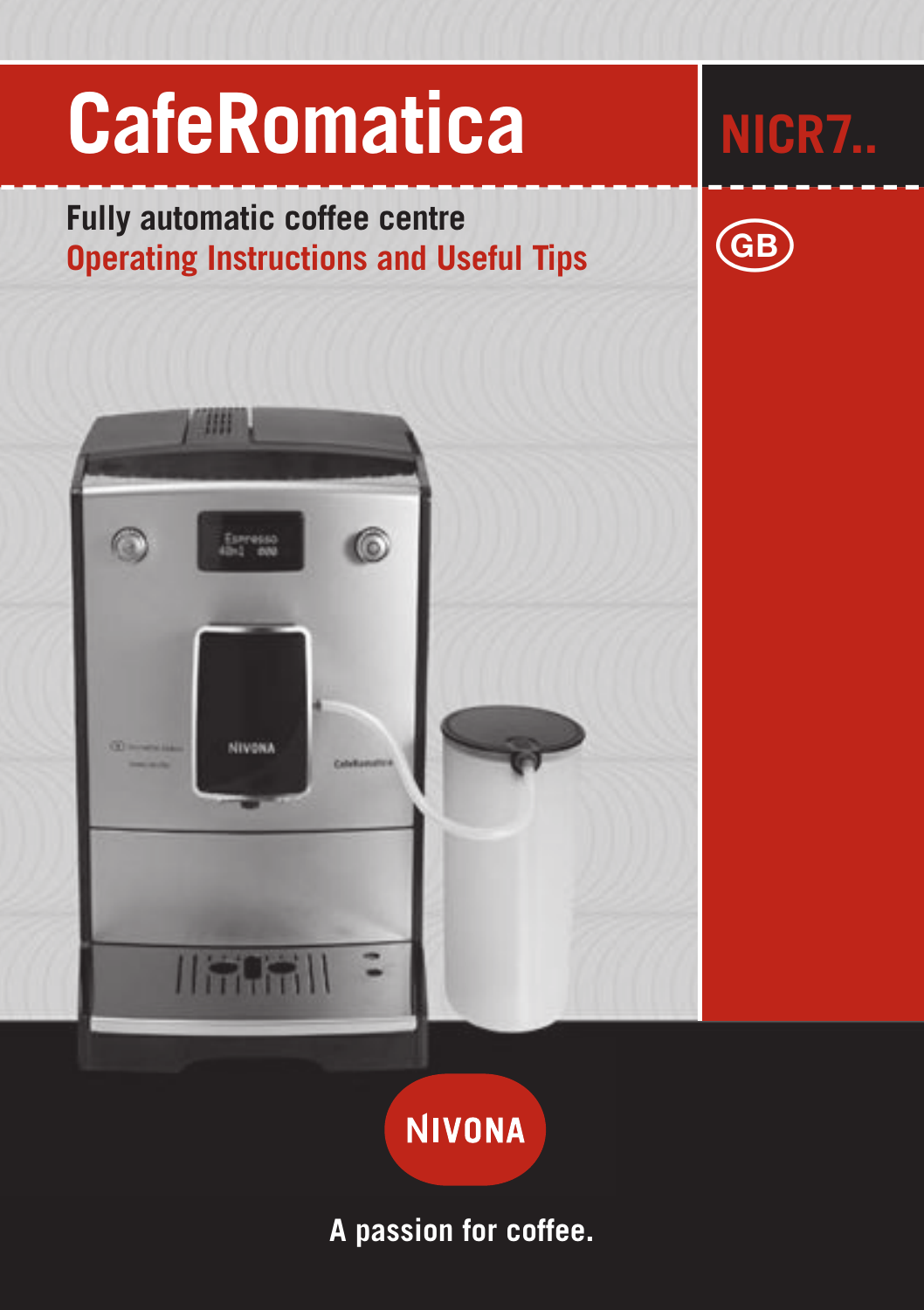

 $\overline{A}$ Display screen ABCDEFGHJK LMNO PQRST  $\overline{B}$ Left rotary knob Right rotary knob  $\overline{c}$ Bean symbol on left rotary knob D Height-adjustable coffee spout E  $F$ Cover of water container  $\overline{G}$ Lid of bean holder (inside machine)  $H$ On / Off switch Cup stand  $\vert$  J  $\vert$  $\mathbf K$ Cup pre-warming function (Model 767) L. Service hatch M Lid of coffee powder chute  $\overline{\mathsf{N}}$ Drip tray  $\overline{0}$ Used coffee tray (inside machine)  $P$ Cover plate  $Q$ Castors (Model 767 rear side) Frothing device - component parts  $\overline{\mathbf{R}}$  $\mathsf{S}$ Identification plate (with drip tray removed)  $\top$ Power cord storage compartment U Milk container (Model 767)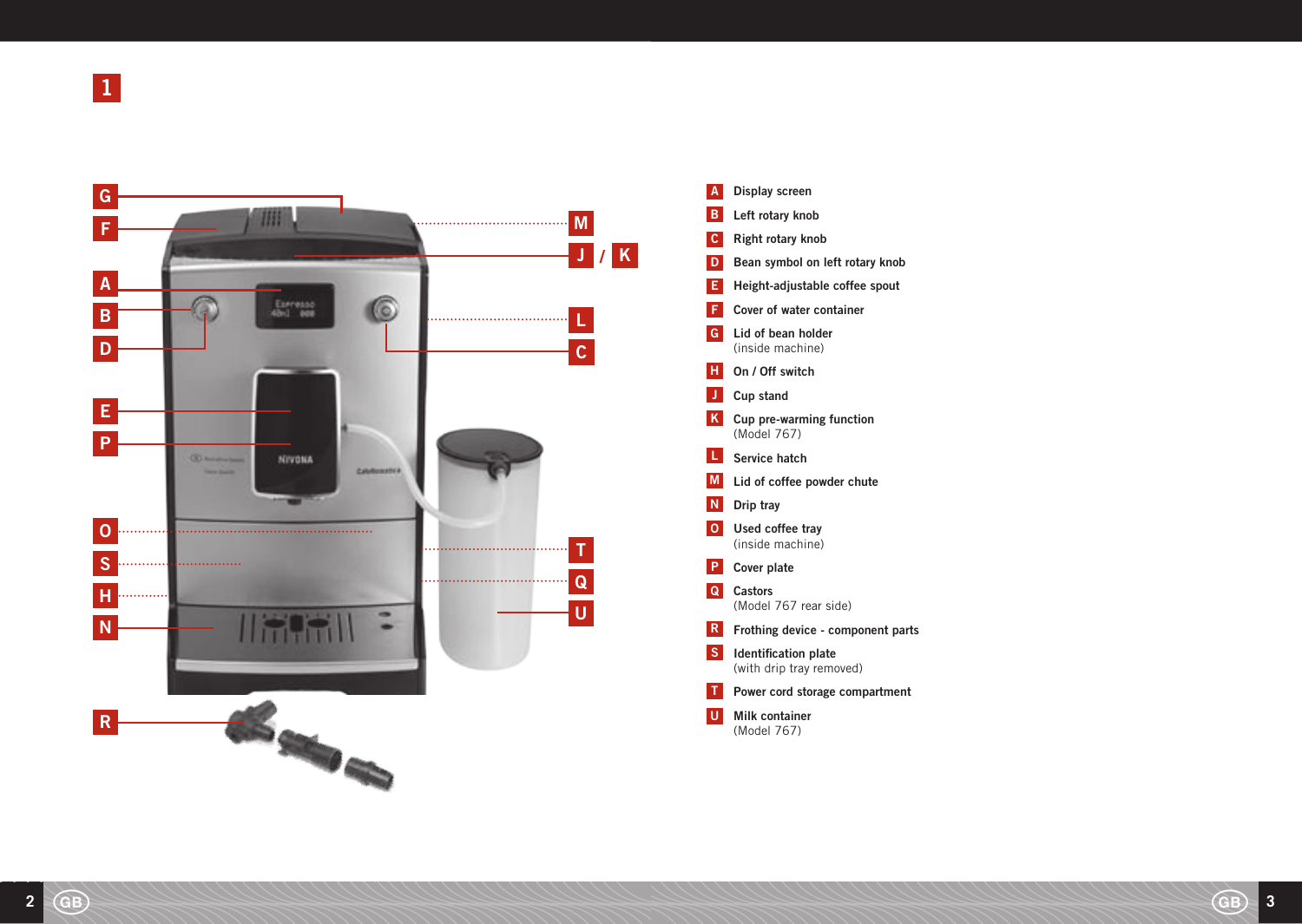

**Dear Customer** Congratulations on your purchase and thank you for choosing a quality NIVONA product.

To get the most out of your NIVONA machine, please read this manual carefully before use and please follow the safety instructions before using the machine for the first time.

Please keep this manual in a safe place. You may want to use it as a reference guide or hand it on to any future users of your machine.

On behalf of your dealer and the whole team here at Nivona, we wish you many hours of pleasure in using this high-quality NIVONA product and many cups of great-tasting coffee.

Purchased at

Location, date

a

**Cuts**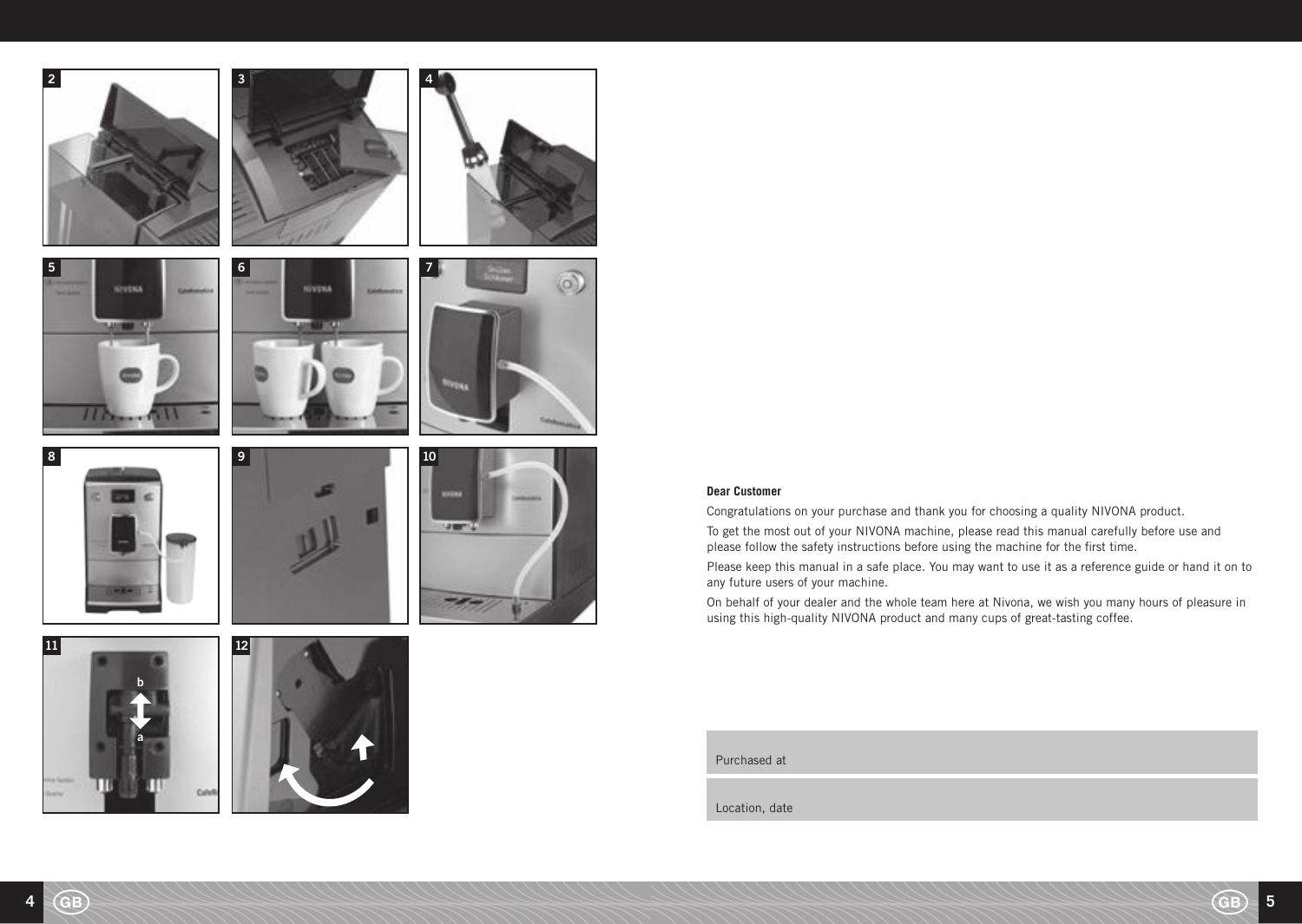| 3. SELECTING / ALTERING THE BASIC SETTINGS ……………………………………………………………50    |  |  |  |  |
|-------------------------------------------------------------------------|--|--|--|--|
|                                                                         |  |  |  |  |
|                                                                         |  |  |  |  |
|                                                                         |  |  |  |  |
|                                                                         |  |  |  |  |
|                                                                         |  |  |  |  |
|                                                                         |  |  |  |  |
|                                                                         |  |  |  |  |
|                                                                         |  |  |  |  |
|                                                                         |  |  |  |  |
|                                                                         |  |  |  |  |
|                                                                         |  |  |  |  |
|                                                                         |  |  |  |  |
|                                                                         |  |  |  |  |
|                                                                         |  |  |  |  |
|                                                                         |  |  |  |  |
|                                                                         |  |  |  |  |
|                                                                         |  |  |  |  |
|                                                                         |  |  |  |  |
|                                                                         |  |  |  |  |
|                                                                         |  |  |  |  |
|                                                                         |  |  |  |  |
|                                                                         |  |  |  |  |
|                                                                         |  |  |  |  |
|                                                                         |  |  |  |  |
|                                                                         |  |  |  |  |
|                                                                         |  |  |  |  |
|                                                                         |  |  |  |  |
|                                                                         |  |  |  |  |
|                                                                         |  |  |  |  |
| 9. CUSTOMER SERVICE, WARRANTY, ENVIRONMENTAL PROTECTION …………………………………74 |  |  |  |  |
|                                                                         |  |  |  |  |

## **Contents** 1. Safety instructions

## 1. Safety instructions

- This machine is only intended for domestic use. It is not designed for use in commercial premises (see warranty conditions). Warranty conditions shall no longer apply where the machine has been used in any way other than intended.
- Mains supply voltage must be commensurate with the recommended machine operating voltage. Please refer to the identification plate / sticker attached to the machine (Fig  $1/$  S).
- Do not attempt to use the machine if the power cord or machine housing show any signs of damage. Do not allow the power cord to come into contact with hot surfaces.
- Do not use the power cord to pull the mains plug from its socket.
- Take care to carefully follow cleaning and de-scaling instructions! Warranty conditions shall not apply where operating and safety instructions have been ignored.
- $\bullet$  Prior to cleaning and maintenance, ensure that the machine has been switched off and disconnected from the mains supply.
- Prior to operating, make sure the machine is placed on a firm, level surface. Never attempt to use the machine outdoors.
- $\bullet$  Never place the machine on a hot surface or in the vicinity of a naked flame.
- This device can be used by children aged 8 years or over if they are supervised or have been shown how to use the device safely and have understood the possible dangers. Cleaning and user maintenance may not be carried out by children unless they are aged 8 years or over and are supervised. The device and its connection lead should be kept away from children younger than 8 years old. Children must not play with the device.
- When leaving the machine unattended for periods of several days or longer, disconnect it from the mains supply.
- $\bullet$  Do not leave the machine switched on unnecessarily.
- $\bullet$  Never immerse the machine in water.
- Do not attempt to clean the machine or any of its component parts in a dishwasher. Warranty conditions shall not apply where operating and safety instructions have been ignored.
- Unplug the machine immediately on detection of any malfunction (never attempt to unplug the machine by pulling on the power cord or on the appliance itself).
- No liability will be accepted for any damage resulting from incorrect operation, improper use or repairs carried out by unqualified persons. Warranty conditions shall not apply in any of the above cases.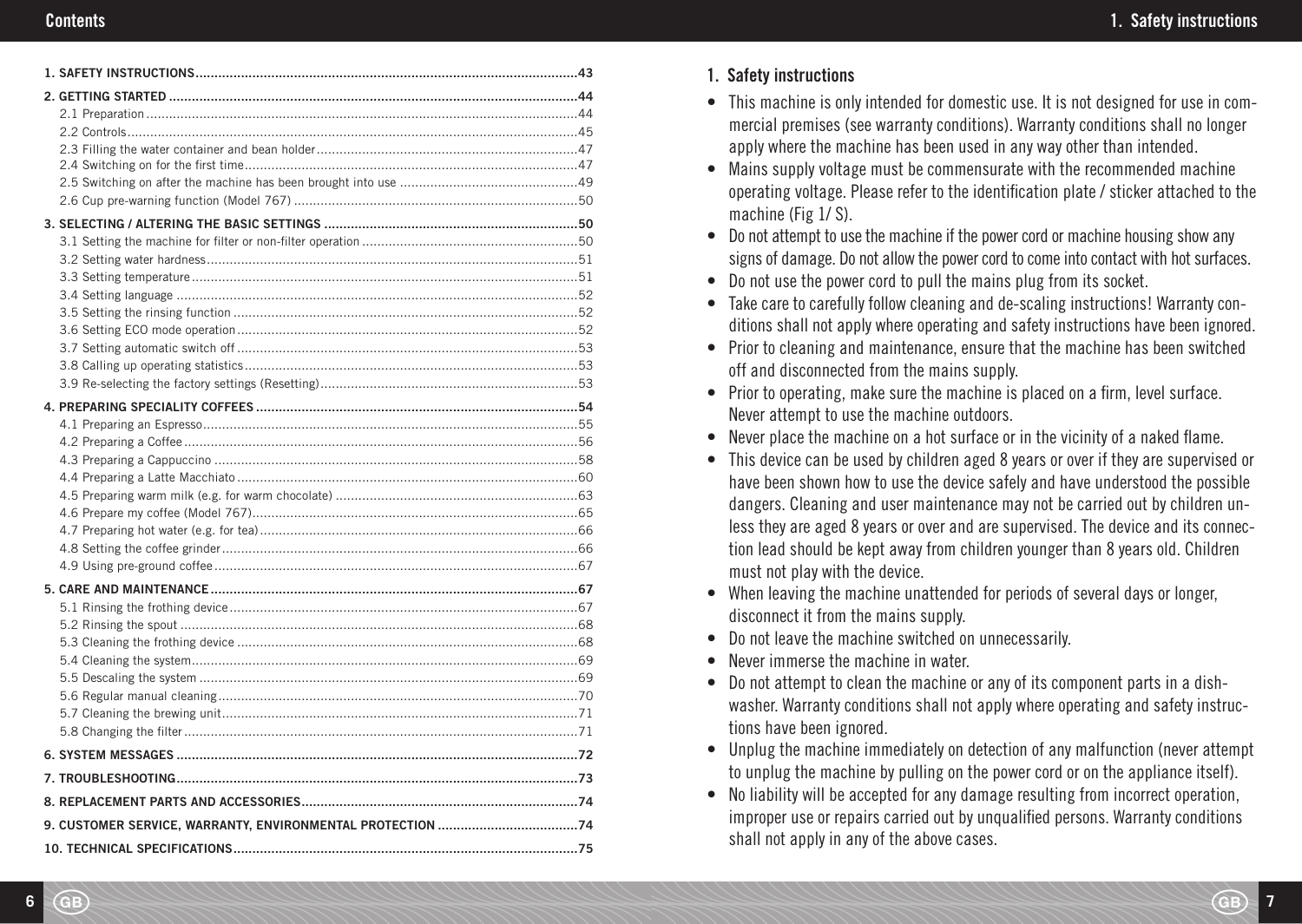- Do not use the integrated coffee mill to grind any foods other than roasted, untreated coffee beans. Check for the absence of foreign bodies when filling the bean container. No warranty claim will be accepted for damage caused to the machine under such circumstances
- This machine must not be used by children, persons known to be suffering from any mental, physical or sensory disability or persons not possessing sufficient knowledge or experience, unless such persons have been instructed in its use and have successfully operated the machine under supervision. Where repair work is necessary (including power cord replacement), please contact our customer service hotline or your dealer. The machine may be returned to us under the conditions outlined in Point 9 of this User Manual, at the following address: NIVONA Central Customer Services, Südwestpark 90 D-90449 Nürnberg, Germany
- $\bullet$  The power cord of this machine must be replaced if damaged. To avoid risk to persons and property, power cord replacement must only be carried out by the manufacturer, the manufacturer's customer services or by a similarly qualified specialist.
- A WARNING! Repairs to electrical machinery must ONLY be carried out by suitably qualified specialists! Repairs carried out by non-qualified persons can result in danger to the user! No liability can be accepted for any damage caused by incorrect or improper usage!
- WARNING! Use of the on / off switch (Fig 1/H) during the brewing process can result in damage to the machine! Only switch the machine off after it has fully completed its operating cycle.
- A WARNING! Danger of scalding! Hot water and steam can issue from the spout of this machine. Do not attempt to touch the adjustable spout (Fig 1/E) until the machine has cooled down.
- CE This machine complies with all current EU guidelines.

## 2. Getting started

(Please read carefully BEFORE using the machine to prepare coffee for the first time!)

## 2.1 Preparation

 $\rightarrow$  Carefully remove the machine and all accompanying parts from the packaging. Your delivery should contain the following:

• User Manual

- Warranty card
- Measuring spoon with filter insertion tool
- Two cleaning tablets
- One Claris filter
- One test strip for determining water hardness
- $\bullet$  Milk container (Model 767)

**Note: In the event that your machine needs to be returned to us, despatch the machine by post using the full original packing. Please keep all packaging and protective foam for this purpose.**

- $\rightarrow$  Stand the machine on a suitable level, dry working surface.
- $\rightarrow$  Connect the machine to the mains supply by plugging into a properly installed mains socket.
- $\rightarrow$  Your machine is fitted with a power cord compartment. If your machine is located close to the power socket, push any unwanted cord back into the power cord compartment (Fig 1/T).

## 2.2 Controls

Your NIVONA machine offers a wide range of options for making speciality coffees to suit individual tastes. However, most of the basic functions and controls are common to all the various speciality coffees:

- The turn / press selector knob on the left-hand side (left rotary knob for short) (Fig 1/B): the Left rotary knob is used to control the strength and amount of your coffee. Turning the left rotary knob alters the amount of coffee served in ml. Pressing the left rotary knob alters the strength of your coffee (bean symbol, Fig 1/D). The more beans shown on the display, the stronger the coffee.
- The turn / press selector knob on the right-hand side (**right rotary knob** for short) (Fig 1/C). Turning the Right rotary knob allows you to select a drink or menu item on the display. Pressing the Right rotary knob tells the machine to begin preparing the drink shown on the display or (if a menu item is shown on the display) takes you to the sub-menu of the menu item selected. Pressing the **left rotary knob** will take you back to the previous level.
- **Adjustable spout** (Fig 1/E): the spout can be adjusted vertically to suit the height of your cups or glasses.

The following is a description of the "Setting" menu structure. Please use the menu structure to give yourself an overview of the machine's functions. The menu structure will help you re-orientate yourself, if you make an incorrect menu selection.

#### The "Setting" menu structure

#### **Recipe**

- Recipe Espresso
	- Start live Prog.
	- Aroma
	- Coffee
	- Temperature - Exit
- 
- Recipe Coffee - Start live Prog.
	- Aroma
- Coffee
- Temperature
- Exit
- 
- Recipe Cappuccino - Start live Prog.
	- Aroma
	- Coffee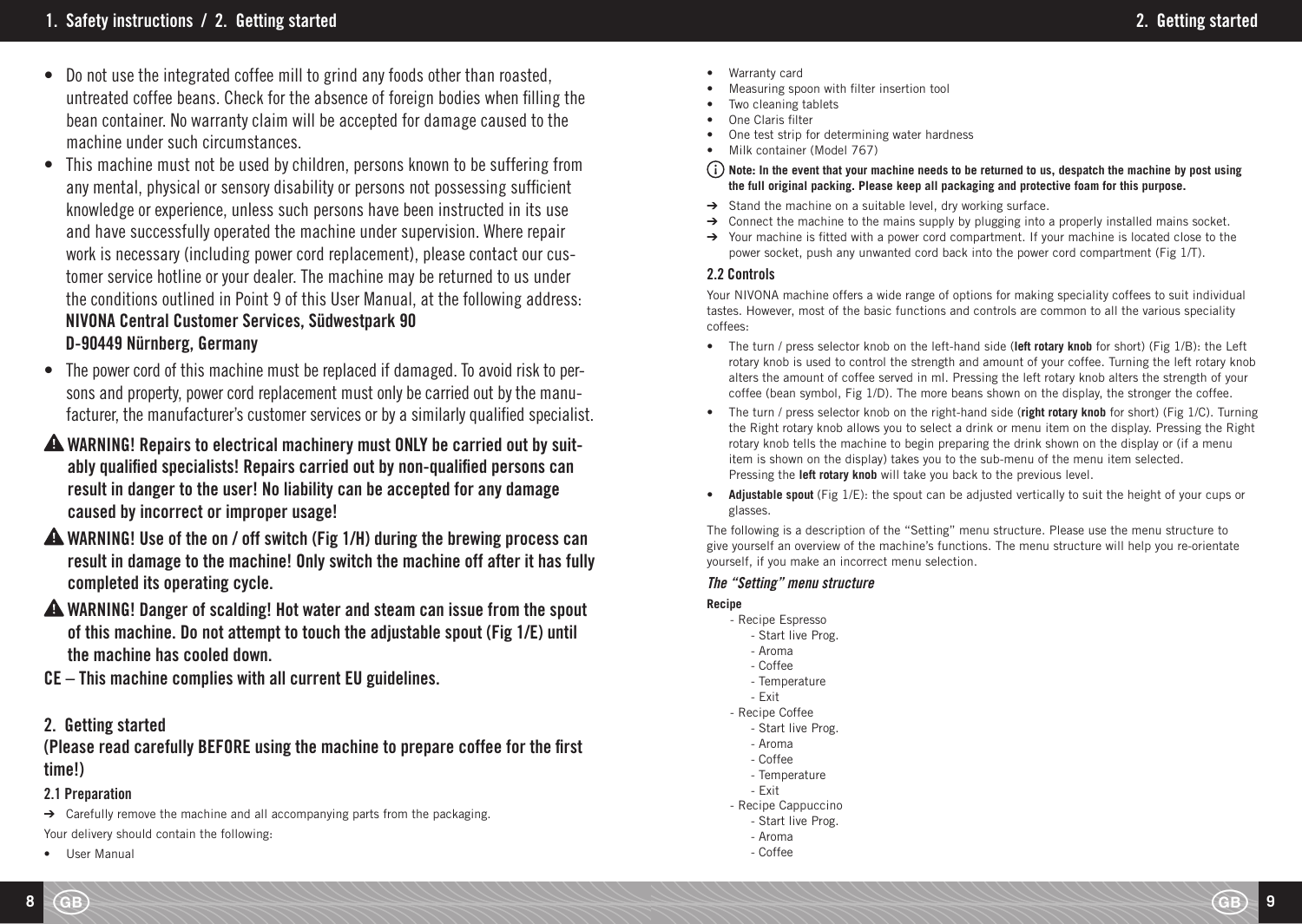- Foam
- Temperature
- Exit
- Recipe Latte Macchiato
	- Start live Prog.
	- Aroma
	- Coffee
	- Milk
	- Foam
	- Temperature
	- Exit
- Recipe Milk
	- Start live Prog.
	- Milk
	- Foam
	- Exit
- Recipe My coffee (Model 767)
	- Espresso, cappuccino, …
	- Start live Prog.
	- Aroma
	- Coffee
	- Milk (display depends on selected drink)
	- Foam (display depends on selected drink)
	- Temperature
	- Exit
- Recipe Water
	- Start live Prog.
	- Water
	- Exit
- Recipe Exit

#### **Care**

- Care Rinse
	- Rinse frother
	- Rinse spout
	- Rinse Exit
- Care Clean
	- Clean frother
	- Clean system
	- Clean Exit
- Care descale
- Care steam-out
- Care Exit

#### **Filter**

- Filter No
- Filter Yes
- Filter Exit

#### **Water hardness**

- Water hardness levels 1-4
- Water hardness Exit

#### **Temperature**

- Temperature: Normal, High, Maximum, Individual

- Temperature Exit
- **Language**
	- Language German, English, …
	- Language Exit

#### **Off-rinse**

- $-$  No
- Yes
- Off-rinse Exit

### **ECO Mode**

- ECO Mode: 3 minutes, 5 minutes, 15 minutes, deactivated
- ECO Mode Exit

#### **ASO Mode**

- ASO Mode: 5 min .. 12 hours, deactivated
- ASO Mode Exit

#### **Statistic**

- Espresso
- Coffee
- Cappuccino
- Latte Macchiato
- Milk
- Rinse
- Clean
- Descale
- Filter
- Statistic Exit

#### **Reset (reselect factory settings)**

#### 2.3 Filling the water container and bean holder

- $\rightarrow$  Open the cover on the left-hand side of the machine (Fig 1/F) and remove the water container (Fig 2). Rinse out the container using clean, cold tap water.
- $\rightarrow$  Fill the container with water to the "maximum" level marker and put it back into the machine. Check that the container clicks properly into place.

#### WARNING! Only use clean, cold water when filling the water container. Do not fill with carbonated **water or any other liquid! Warranty conditions shall not apply where operating and safety instructions have been ignored.**

 $\rightarrow$  Open the cover on the right-hand side of the machine (Fig 1/G) and then open the lid of the bean holder (Fig 3). Only fill the holder with untreated, roasted coffee beans. Re-close the lid and cover.

WARNING! Do not use beans which have been treated during or after roasting (e.g. by the addition of **sugar or any other ingredient). This can result in damage to the coffee grinder and any ensuing repair costs will not be covered by our warranty conditions.** 

#### 2.4 Switching on and using the machine for the first time

 $\rightarrow$  Switch on the machine by means of the on / off switch (Fig 1/H).

Please select the following settings prior to making your first cup of coffee:

- $\rightarrow$  Language setting
- $\rightarrow$  Turn the Right rotary knob (Fig 1/C) to select your language.
- $\rightarrow$  Press the Right rotary knob (Fig 1/C) to confirm your selection.
- The "Setting Filter" message will appear on the display.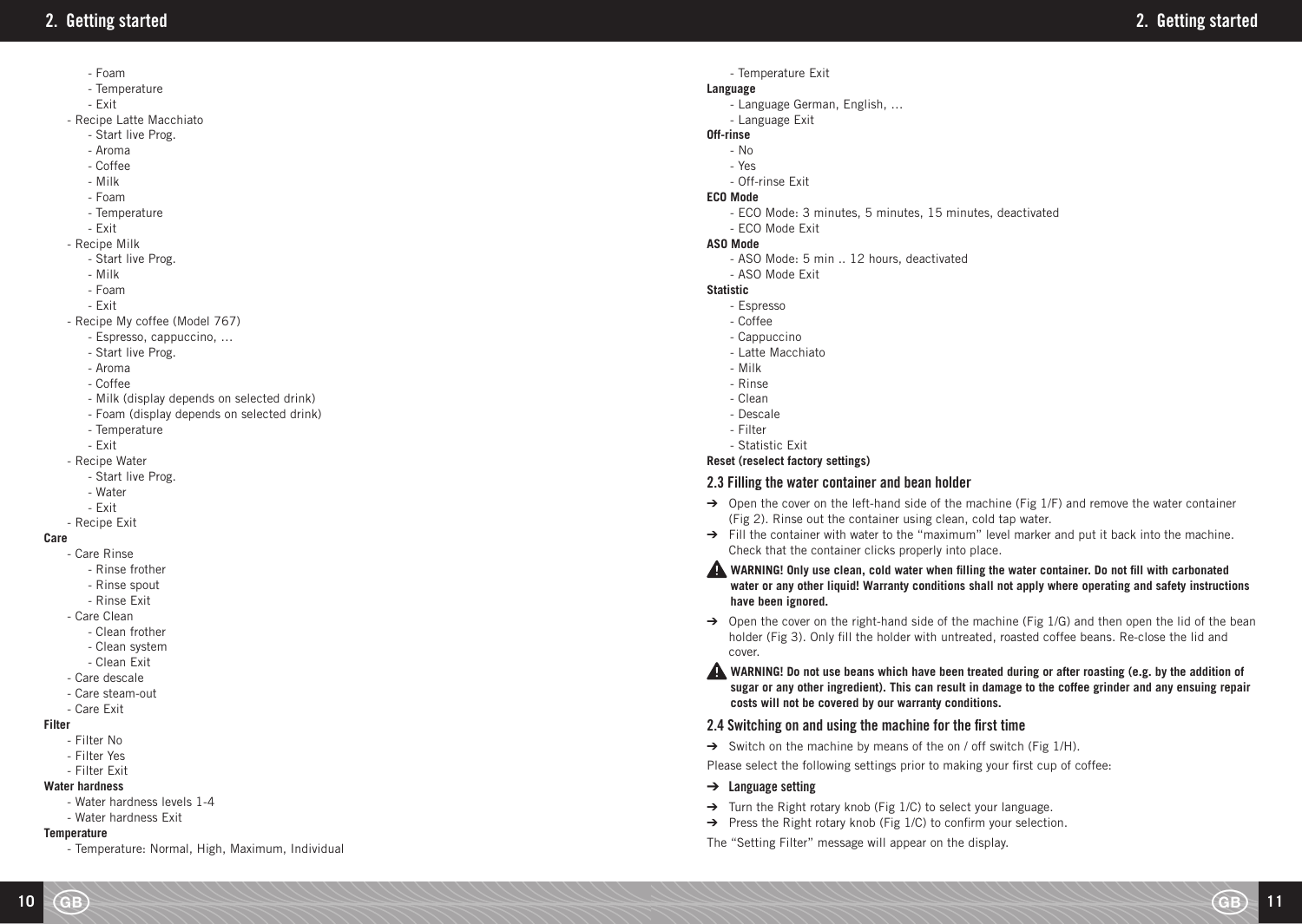## $\rightarrow$  Setting the machine for filter or non-filter operation

#### Using the machine with a filter

A Claris filter is delivered with your machine. Filters reduce water hardness, so you will need to descale your machine less often if you use a filter. Your machine has been pre-set for non-filter operation ("Filter No").

- $\rightarrow$  Turn the Right rotary knob to "Filter Yes". This tells the machine that the filter is now in use.
- $\rightarrow$  Now press the Right rotary knob. The "Screw in filter" message now appears on the display.
- $\rightarrow$  Empty the water container (Fig 2) and carefully screw the filter into its holder inside the water container using the tool on the end of the measuring spoon (Fig 4).

### **WARNING!** Do not bend or over-tighten the filter.

- $\rightarrow$  Fill the container with fresh water to the "maximum" level marker and put it back into the machine.
- $\rightarrow$  Place a sufficiently large vessel (with a capacity of at least 0.5 litres) under the spout (Fig 1/E) and then press the Right rotary knob.
- The machine will now rinse the system. The "Filter is rinsed" message now appears on the display.
- $\rightarrow$  Wait a few moments until water no longer issues from the spout.
- The "Please rinse" message now appears on the display.
- $\rightarrow$  Now press the Right rotary knob.

The machine will rinse and will then be ready for use.

(i) Note: Once the machine has been programmed for operation with a filter ("Filter Yes"), the water hard**ness settings can no longer be selected. Inside the machine, water hardness will automatically be set to**  level 1! When operating in filter mode, you will need to descale your machine less frequently. Descaling must ALWAYS be carried out according to the instructions and ONLY after first REMOVING THE FILTER. Filters should be replaced after using approx. 50 litres of water (for details of filter replacement, see **Point 3.1.1).**

**WARNING!** Even where the machine is not in regular use, filters should be replaced at least every 2 **months (see Point 3.1.1). Do not wait for the "Change Filter" message to appear on the display!**

#### Using the machine without a filter

If the machine is to be operated without a filter, the machine must be reset to the "Filter No" mode. This is important because, depending on local water hardness, operating without a filter will require the machine to be descaled more frequently (the machine is pre-set in the factory for "Filter No" operation!).

- $\rightarrow$  Turn the Right rotary knob to "Filter No".
- $\rightarrow$  Press the Right rotary knob to confirm your selection.

The "Setting Water Hardness" message will appear on the display.

- (i) Note: When using the machine for the first time, the water circuit may still be empty. If this is the case, the "Fill System" message will appear on the display when the machine is first activated by means of **the on / off switch (Fig 1/H).**
- $\rightarrow$  Place a sufficiently large vessel (with a capacity of at least 0.2 litres) centrally under the spout.
- $\rightarrow$  Now press the Right rotary knob.

The machine will now fill the system.

The "Please rinse" message will appear on the display, once the system has reached its operating temperature.

 $\rightarrow$  Now press the Right rotary knob.

## $\rightarrow$  Setting water hardness

Sooner or later (depending on local water hardness conditions), your machine will require descaling. In order that the machine can tell you when descaling is necessary, you must select the correct water hardness setting **before using the machine for the first time**.

When using a filter, provided the correct settings have been made (see above), water hardness will automatically be set inside the machine to level 1. Before leaving the factory, water hardness is set to **LEVEL 3**.

Start by testing the quality of the water to be used in your machine with the test strip provided:

- $\rightarrow$  Dip the test strip briefly into your water sample and then shake off any excess water.
- $\rightarrow$  Wait for approx. one minute and then take your reading by counting the red points on the test strip.
- $\rightarrow$  The level settings are indicated as follows: **Test Strip / Degree of Hardness = Display** 1 red point  $/ 1 - 7^\circ =$  LEVEL 1 2 red points /  $8-14^\circ$  = LEVEL 2 3 red points  $/ 15-21^\circ$  = LEVEL 3 4 red points  $/$  >21 $^{\circ}$  = LEVEL 4

## **Note: If there are no red points on the strip, set your machine to level 1.**

Set your machine for water hardness as follows:

- $\rightarrow$  Turn the Right rotary knob to select the water hardness level.
- $\rightarrow$  Press the Right rotary knob to confirm your selection.

The "Please rinse" message now appears on the display.

 $\rightarrow$  Now press the Right rotary knob.

The system is now filled with water.

Once the machine has reached its operating temperature, the display will automatically return to the first menu level. The machine is now ready for use.

**Preparing coffee for the first time**: when preparing your first coffee, the coffee grinding chamber will still be empty. The "Fill beans" message may appear on the display after the first grinding, indicating that no coffee has been prepared by the machine.

 $\rightarrow$  If this the case, comply with the on-screen instructions and press the Right rotary knob a second time.

The machine will then repeat the process.

## 2.5 Switching on after the machine has been brought into use

The procedures outlined in Point 2.4 must be carried out when bringing the machine into use for the first time. When using the machine on all subsequent occasions, proceed as follows:

 $\rightarrow$  Switch on the machine by means of the on / off switch (Fig 1/H).

The "System is heating" message will appear on the display.

Once the machine has reached its operating temperature, the "Please rinse" message will appear on the display.

 $\rightarrow$  Now press the Right rotary knob.

The machine will now rinse the system. The machine is now ready for use. The name of the last drink prepared will appear on the display.

**Note: Where the machine is to be left unused for long periods (e.g. during a holiday), switch the machine off using the on / off switch (Fig 1/H) and disconnect it from the mains supply.**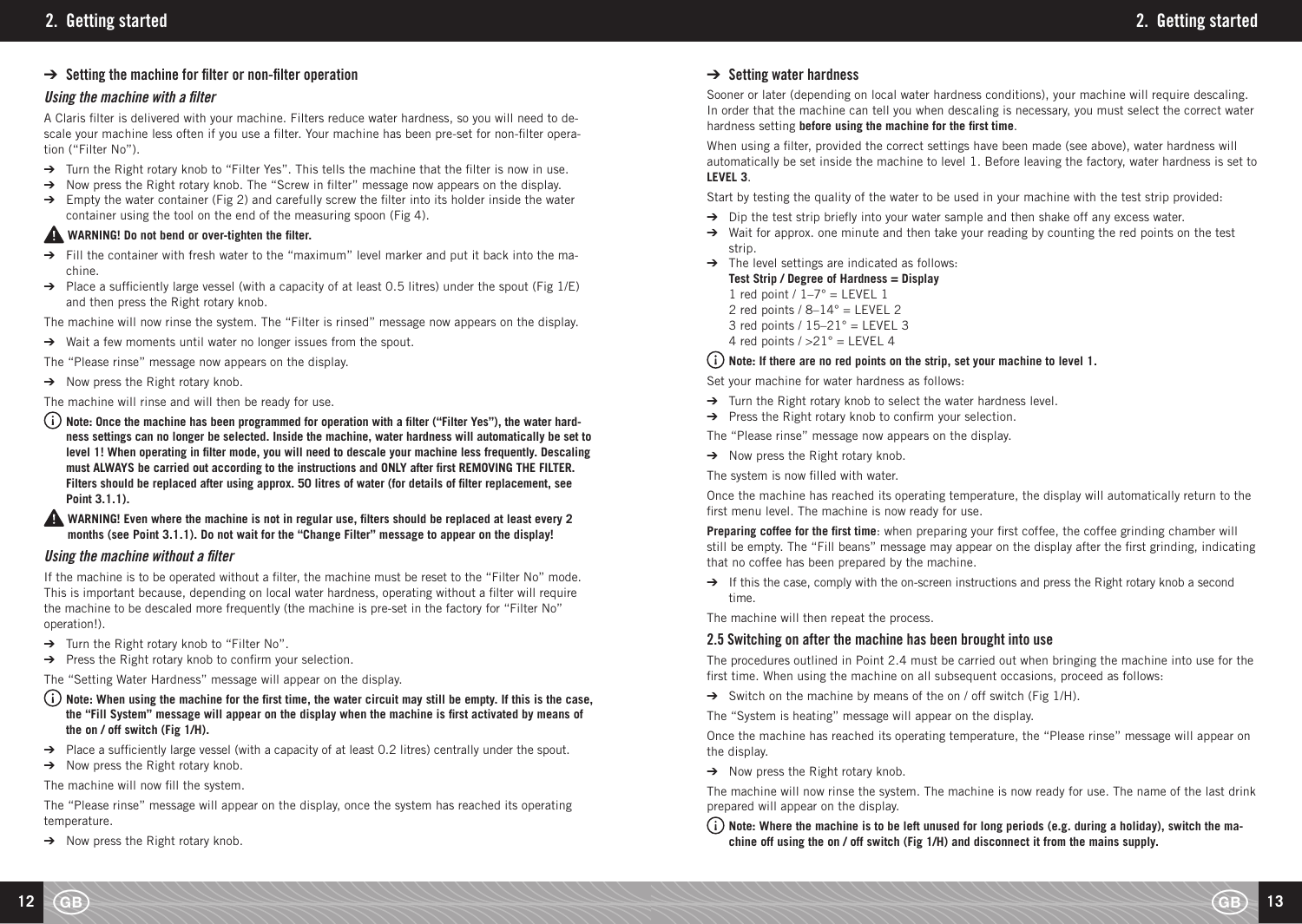#### 2.6 Cup pre-warming function (Model 767)

Your machine is fitted with a cup pre-warming function. Prior to preparing your coffee, place your cup on the stand provided (Fig 1/J). The machine needs to be turned on for the cup pre-warming facility. The heat generated is lower in eco-mode.

## 3. Selecting / altering the basic settings

**Note: The settings for each speciality coffee are pre-programmed before your machine leaves the factory. So, your machine is ready to produce coffee immediately (see Point 4). We recommend, however, that you take the time to explore and alter your settings to suit your particular taste. If you have not**  already brought the machine into use for the first time (see Point 2.4), start by following the instruc**tions outlined in Points 3.1 to 3.8 below.**

#### 3.1 Setting the machine for filter or non-filter operation

#### 3.1.1 Operating with a filter

A Claris filter is delivered with your machine. Filters reduce water hardness, so you will need to descale your machine less often, provided you install and use this filter properly. Your machine has been pre-set for non-filter operation ("Filter No").

- $\rightarrow$  Turn the Right rotary knob to "Setting". Now press the Right rotary knob.
- $\rightarrow$  Turn the Right rotary knob to "Setting Filter". Now press the Right rotary knob.
- $\rightarrow$  Turn the Right rotary knob to "Filter Yes". This tells the machine that the filter is now in use.
- $\rightarrow$  Now press the Right rotary knob. The "Screw in filter" message now appears on the display.
- $\rightarrow$  Empty the water container (Fig. 1/F and 2) and carefully screw the filter into its holder inside the water container using the tool on the end of the measuring spoon (Fig 4).

#### **WARNING!** Do not bend or over-tighten the filter.

- $\rightarrow$  Fill the container with fresh water to the "maximum" level marker and put it back into the machine.
- $\rightarrow$  Place a sufficiently large vessel (with a capacity of at least 0.5 litres) under the spout (Fig 1/E) and then press the Right rotary knob.
- The machine will now rinse the system. The "Filter is rinsed" message now appears on the display.
- $\rightarrow$  Wait a few moments until water no longer issues from the spout.

The system will then go through a short heating cycle. The "Setting" message will then appear on the display. The machine is now ready for use.

- (i) Note: Once the machine has been programmed for operation with a filter, the water hardness settings **can no longer be selected. Inside the machine, water hardness will automatically be set to level 1!**  When operating in filter mode, you will need to descale your machine less frequently. Descaling must ALWAYS be carried out according to the instructions and ONLY after first REMOVING THE FILTER. The filter should be replaced after using approx. 50 litres of water.
- **WARNING!** Even where the machine is not in regular use, filters should be replaced at least every 2 **months. Do not wait for the "Change Filter" message to appear on the display!**

#### 3.1.2 Operating without a filter

If the machine is to be operated without a filter, the machine must be reset to the "Filter No" mode. This is important because operating without a filter will require the machine to be descaled more frequently (the machine is pre-set in the factory for operation without a filter ("Filter No")!

- $\rightarrow$  Turn the Right rotary knob to "Setting". Now press the Right rotary knob.
- $\rightarrow$  Turn the Right rotary knob to "Filter". Now press the Right rotary knob.
- $\rightarrow$  Turn the Right rotary knob to "Filter No".
- $\rightarrow$  Press the Right rotary knob to confirm your selection.
- The "Setting Filter" message will appear on the display.
- $\rightarrow$  Turn the Right rotary knob to "Setting Exit". Now press the Right rotary knob.
- The first menu level will appear on the display. The machine is now ready for use.

#### **WARNING! Please do not forget to select a water hardness setting, if you intend to operate without a**  filter (see Point 3.2).

#### 3.2 Water hardness

Sooner or later (depending on local water hardness conditions), your machine will require descaling. In order that the machine can tell you when descaling is necessary, you must select the correct water hardness setting **before using the machine for the first time**.

When using a filter, provided the correct settings have been made (see Point 3.1 above), water hardness will automatically be set inside the machine to level 1. Before leaving the factory, water hardness is set to **LEVEL 3**.

Start by testing the quality of the water to be used in your machine with the test strip provided:

- $\rightarrow$  Dip the test strip briefly into your water sample and then shake off any excess water.
- $\rightarrow$  Wait for approx, one minute and then take your reading by counting the red points on the test strip.
- $\rightarrow$  The level settings are indicated as follows: **Test Strip / Degree of Hardness = Display** 1 red point /  $1-7^\circ$  = LEVEL 1 2 red points /  $8-14^\circ$  = LEVEL 2 3 red points /  $15-21^\circ$  = LEVEL 3 4 red points  $/$  >21 $^{\circ}$  = LEVEL 4

**Note: If there are no red points on the strip, set your machine to level 1.**

Set your machine for water hardness as follows:

- $\rightarrow$  Turn the Right rotary knob to "Setting". Now press the Right rotary knob.
- → Turn the Right rotary knob to "Setting Water Hardness". Now press the Right rotary knob.

The machine's current water hardness setting will appear on the display.

 $\rightarrow$  Now press the Right rotary knob.

The machine's current water hardness setting will flash intermittently on the display screen.

- $\rightarrow$  Turn the Right rotary knob to select the required water hardness level. Now press the Right rotary knob.
- $\rightarrow$  Turn the Right rotary knob to "Water Hardness Exit". Now press the Right rotary knob.

The "Setting Water Hardness" message will appear on the display.

 $\rightarrow$  Turn the Right rotary knob to "Setting Exit". Now press the Right rotary knob.

The first menu level will appear on the display. The machine is now ready for use.

#### 3.3 Setting temperature

Coffee temperature can be set to "normal", "high", "maximum" or "individual", to suit your personal requirements. Your machine's standard factory setting is "high". Once you have set the temperature, as described below, this will be the setting used for all speciality coffees.

Alternatively, you can use the "individual" setting to allow you to select a different temperature for each speciality coffee (see Point 4). Choose the "individual" setting in this menu as follows:

- $\rightarrow$  Turn the Right rotary knob to "Setting". Now press the Right rotary knob.
- $\rightarrow$  Turn the Right rotary knob to "Setting Temperature". Now press the Right rotary knob.

The machine's current temperature setting will appear on the display.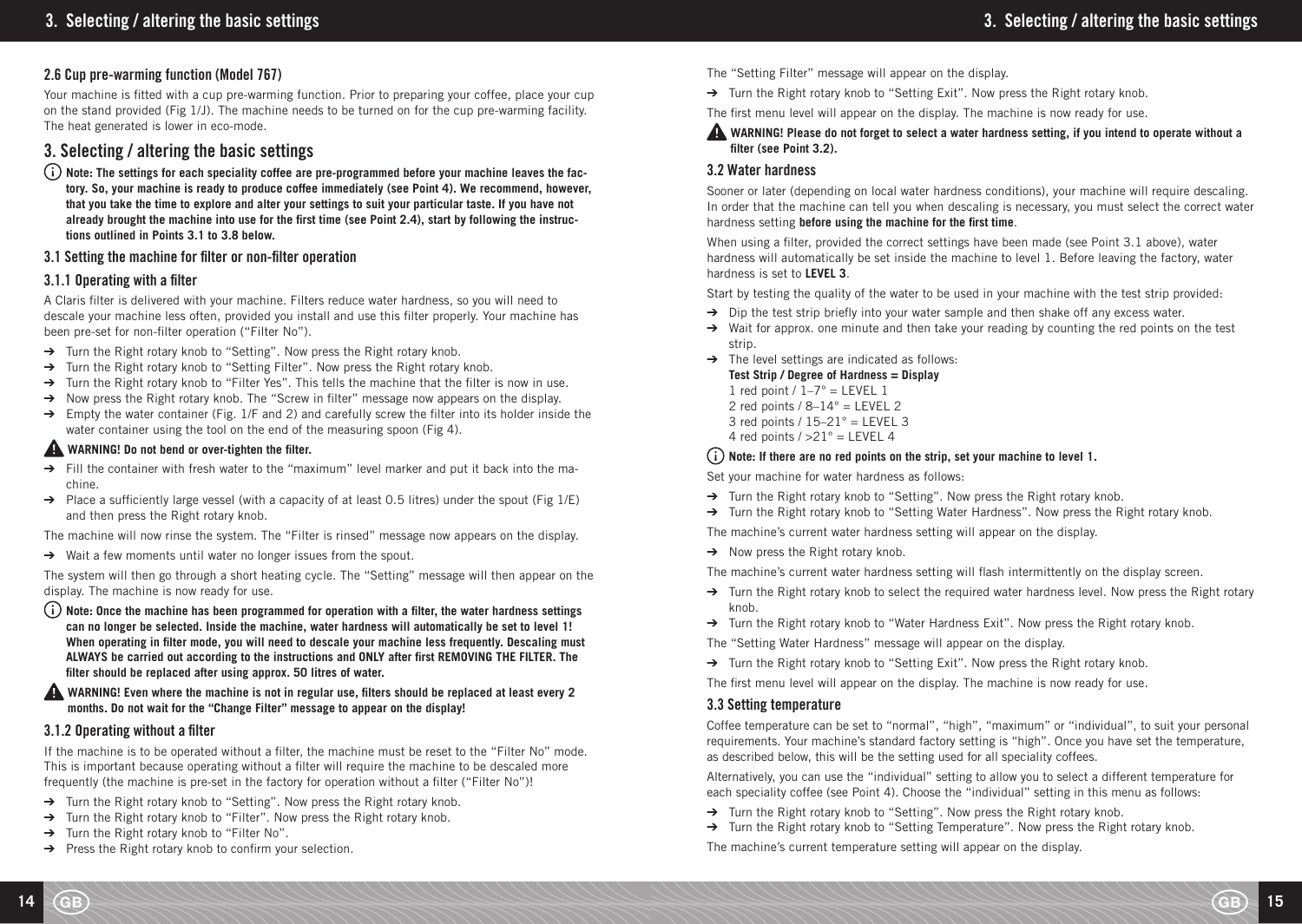$\rightarrow$  Now press the Right rotary knob.

The machine's current temperature setting will flash intermittently on the display screen.

- $\rightarrow$  Turn the Right rotary knob to select the required temperature setting. Now press the Right rotary knob.
- $\rightarrow$  Turn the Right rotary knob to "Temperature Exit". Now press the Right rotary knob.

The "Setting Temperature" message will appear on the display.

 $\rightarrow$  Turn the Right rotary knob to "Setting Exit". Now press the Right rotary knob.

The first menu level will appear on the display. The machine is now ready for use.

#### 3.4 Setting language

- $\rightarrow$  Turn the Right rotary knob to "Setting". Now press the Right rotary knob.
- $\rightarrow$  Turn the Right rotary knob to "Setting Language". Now press the Right rotary knob.

The machine's current language setting will appear on the display.

 $\rightarrow$  Now press the Right rotary knob.

The machine's current language setting will flash intermittently on the display screen.

- $\rightarrow$  Turn the Right rotary knob to select the required language. Now press the Right rotary knob.
- $\rightarrow$  Turn the Right rotary knob to "Language Exit". Now press the Right rotary knob.

The "Setting Language" message will appear on the display.

 $\rightarrow$  Turn the Right rotary knob to "Setting Exit". Now press the Right rotary knob.

The first menu level will appear on the display. The machine is now ready for use.

#### 3.5 Setting the rinsing function

You have the option of selecting an automatic rinse function, which is activated when the machine is switched off.

- $\rightarrow$  Turn the Right rotary knob to "Setting". Now press the Right rotary knob.
- $\rightarrow$  Turn the Right rotary knob to "Off-rinse". Now press the Right rotary knob.
- $\rightarrow$  Turn the Right rotary knob to "Off-rinse Yes". This will activate the rinse out function once the machine has been switched off. Press the Right rotary knob to confirm your selection.
- $\rightarrow$  Turn the Right rotary knob to "Off-rinse Exit". Now press the Right rotary knob.

The "Setting Off-rinse" message will appear on the display.

 $\rightarrow$  Turn the Right rotary knob to "Setting Exit". Now press the Right rotary knob.

The first menu level will appear on the display. The machine is now ready for use.

## 3.6 Setting ECO mode operation

Your machine is fitted with a power-saving function (ECO Mode). The function is activated before the machine leaves the factory and is designed to switch the machine into minimum heating mode 3 minutes (factory setting) after its last use. This allows the machine to remain in operation on reduced power. If you start making coffee after the machine has been in ECO Mode, you will have to wait a few seconds longer for the machine to heat up.

The ECO Mode function can be deactivated or altered. If the function is deactivated, your machine will remain in operation at all times on full power.

- $\rightarrow$  Turn the Right rotary knob to "Setting". Now press the Right rotary knob.
- → Turn the Right rotary knob to "Setting ECO Mode". Now press the Right rotary knob.

The machine's current ECO Mode trigger time setting appears on the display.

 $\rightarrow$  Now press the Right rotary knob.

The machine's current trigger time setting will flash intermittently on the display screen.

- $\rightarrow$  Turn the Right rotary knob to select the required trigger time. Now press the Right rotary knob.
- $\rightarrow$  Turn the Right rotary knob to "ECO Mode Exit". Now press the Right rotary knob.

The "Setting ECO Mode" message will appear on the display.

 $\rightarrow$  Turn the Right rotary knob to "Setting Exit". Now press the Right rotary knob.

The first menu level will appear on the display. The machine is now ready for use.

#### **Note: If the machine is operating in ECO Mode, "ECO" appears on the display.**

 $\rightarrow$  If the machine is operating in ECO Mode, press the Right rotary knob to return it to full-power operation. This will trigger the heating cycle and the machine will again be ready for use.

## 3.7 Setting Automatic Shut Off (ASO)

This function allows you to set the period after which the machine will automatically switch off, if not in use. The machine's factory ASO Mode setting is "after 5 minutes".

- $\rightarrow$  Turn the Right rotary knob to "Setting". Now press the Right rotary knob.
- $\rightarrow$  Turn the Right rotary knob to "Setting ASO Mode". Now press the Right rotary knob.

The machine's current ASO Mode setting will appear on the display.

 $\rightarrow$  Now press the Right rotary knob.

The machine's current ASO Mode setting will flash intermittently on the display screen.

- $\rightarrow$  Turn the Right rotary knob to select the required ASO time. Now press the Right rotary knob.
- $\rightarrow$  Turn the Right rotary knob to "ASO Mode Exit". Now press the Right rotary knob.

The "Setting ASO Mode" message will appear on the display.

 $\rightarrow$  Turn the Right rotary knob to "Setting Exit". Now press the Right rotary knob.

The first menu level will appear on the display. The machine is now ready for use.

### 3.8 Calling up operating statistics

The "Statistic" menu item records how often the following drinks and operating functions have been selected since the machine was brought into use for the first time:

"Espresso", "Coffee", "Cappuccino", "Latte Macchiato", "Milk", "Rinse", "Clean", "Descale" and "Filter".

- $\rightarrow$  Turn the Right rotary knob to "Setting". Now press the Right rotary knob.
- $\rightarrow$  Turn the Right rotary knob to "Setting Statistic". Now press the Right rotary knob.

The "Espresso" message appears on the display, together with a number indicating the number of times an Espresso has been prepared.

 $\rightarrow$  Pressing the Right rotary knob repeatedly allows you to step through the list of drinks and machine functions and read off the relevant values.

To get out of the "Statistic" menu, proceed as follows:

 $\rightarrow$  Turn the Right rotary knob to "Statistic Exit". Now press the Right rotary knob.

The "Setting Statistic" message will appear on the display.

 $\rightarrow$  Turn the Right rotary knob to "Setting Exit". Now press the Right rotary knob.

The first menu level will appear on the display. The machine is now ready for use.

#### 3.9 Re-selecting the factory settings (Resetting)

To return the machine to its factory settings, proceed as follows:

- $\rightarrow$  Turn the Right rotary knob to "Setting". Now press the Right rotary knob.
- $\rightarrow$  Turn the Right rotary knob to "Setting Reset". Now press the Right rotary knob.

The factory settings have now been restored. Your machine will switch off automatically.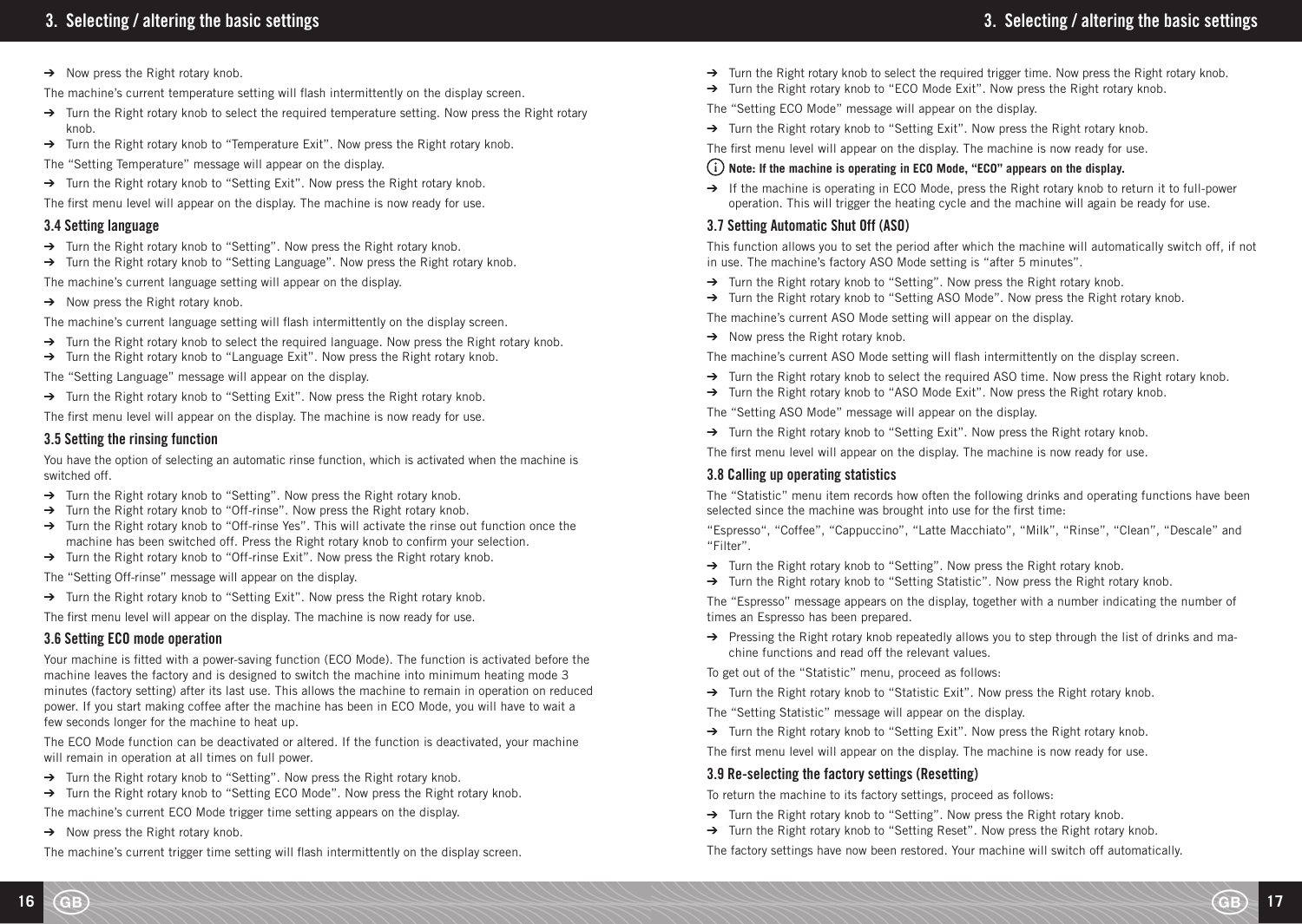## 4. Preparing speciality coffees

Your NIVONA machine offers a wide range of options for making speciality coffees to suit individual tastes. However, most of the basic functions and controls are common to all the various speciality coffees:

- The turn / press selector knob on the left-hand side (**Left rotary knob** for short) (Fig 1/B): the Left rotary knob is used to control the strength and amount of your coffee. Turning the Left rotary knob alters the amount of coffee served in ml. Pressing the Left rotary knob alters the strength of your coffee (bean symbol, Fig 1/D). The more beans shown on the display, the stronger the coffee.
- The turn / press selector knob on the right-hand side (**Right rotary knob** for short) (Fig 1/C). Turning the Right rotary knob allows you to select a drink or menu item on the display. Pressing the Right rotary knob tells the machine to begin preparing the drink shown on the display or (if a menu item is shown on the display) takes you to the sub-menu of the menu item selected. Pressing the **left** knob will take you back to the previous menu level.
- **Adjustable spout** (Fig 1/E): the spout can be adjusted vertically to suit the height of your cups or glasses.

The speciality coffee selected is shown as a text item on the display, e.g. "Espresso".

 $\rightarrow$  Turning the Right rotary knob allows you to step through the list of speciality coffees and select the one to be prepared.

#### **Note: The current settings for your selected speciality coffee are shown at the bottom of the display.**

Each speciality coffee can be prepared in one of two ways:

- a) You can select the **standard settings** from the "Recipe" menu (a sub-menu of the "Setting" menu). These are the factory settings, which can be changed to suit your individual taste by following the steps outlined in Points 4.1 to 4.8.
- b) Alternatively, you can change the **setting when making each individual preparation**, as described in Points 4.1 to 4.8. **The standard settings then remain unchanged**.

The individual settings allow you to change

- $\bullet$  the aroma.
- $\bullet$  the amount poured into each cup or glass (in ml),
- $\bullet$  the amount of coffee (for drinks with milk) in ml,
- $\bullet$  the amount of milk or froth (for drinks with milk) in ml, and
- $\bullet$  the temperature

The procedures for preparing the various drink options are outlined in Points 4.1 to 4.8.

Preparing coffee for the first time: when preparing your first coffee, the coffee grinding chamber will still be empty. The "Fill beans" message may appear on the display after the first grinding, indicating that no coffee has been prepared by the machine.

 $\rightarrow$  If this is the case, comply with the on-screen instructions and press the Right rotary knob a second time.

The machine will then repeat the process.

### **Procedure for preparing two cups**

 $\rightarrow$  In order to prepare two cups of coffee to be served in immediate succession, press the Right rotary knob twice in succession at the start of the preparation procedure.

The "2 cups" message will now appear on the display.

**Note: Two cups in immediate succession may only be prepared when selecting the "Espresso" and "Coffee" options. All other drink options only allow the preparation of a single cup.**

If two cups are to be prepared in immediate succession, your machine will automatically programme two coffee grinding procedures to be activated one after the other. If between the two grinding procedures, your machine detects insufficient water or coffee beans, or if the trays need emptying, this will be indicated on the display and the second cup of coffee will not be prepared.

 $\rightarrow$  If this is the case, comply with the on-screen instructions and then just press the Right rotary knob **to order the second coffee**.

## 4.1 Preparing an Espresso

The standard factory settings for Espresso are: Volume 40ml, Aroma "Maximum".

Your display will show this information as follows: "40ml ooo or ooooo".

Your Espresso can be prepared in one of two ways:

- 1. You can select the **standard settings** from the "Recipe" menu. These are your machine's factory settings. However, you can change these settings, as described below.
- 2. Or you can change the setting to suit your personal taste **whilst making your individual preparation. The standard settings then remain unchanged**.

## 4.1.1 Preparing an Espresso using standard settings

- $\rightarrow$  Place a cup under the spout (Fig 5).
- $\rightarrow$  Turn the Right rotary knob to "Espresso". Now press the Right rotary knob.

This illuminates your cup (only on Model 767). Your machine will now prepare an Espresso using the standard settings.

#### **You can alter the standard settings in one of two ways, as follows:**

#### **a) Live Programming**

The standard settings can be altered (and the new settings saved) whilst your milk is being prepared, as follows:

- $\rightarrow$  Turn the Right rotary knob to "Setting". Now press the Right rotary knob.
- $\rightarrow$  Turn the Right rotary knob to "Setting Recipe". Now press the Right rotary knob.
- $\rightarrow$  Turn the Right rotary knob to "Recipe Espresso". Now press the Right rotary knob.
- $\rightarrow$  Turn the Right rotary knob to "Start live Prog.".
- $\rightarrow$  To alter the standard settings, press the Right rotary knob.

"Aroma" appears on the display and the bean symbol flashes.

- $\rightarrow$  Turn the Right rotary knob to set the aroma of your choice (to the left weaker, to the right stronger).
- $\rightarrow$  Now press the Right rotary knob to confirm your aroma selection.

The "Please Wait" message appears on the display. The heating cycle is now activated and the machine starts to prepare your coffee.

The "Stop Coffee?" message appears on the display.

 $\rightarrow$  Press the Right rotary knob when the correct amount of coffee has been prepared.

The standard setting for your Espresso has now been altered and saved. The "Recipe Created" message appears briefly on the display, followed by the first menu level with the new standard settings.

#### **b) Manual Programming**

The standard settings can also be altered manually, as follows:

- $\rightarrow$  Turn the Right rotary knob to "Setting". Now press the Right rotary knob.
- $\rightarrow$  Turn the Right rotary knob to "Setting Recipe". Now press the Right rotary knob.
- $\rightarrow$  Turn the Right rotary knob to "Recipe Espresso". Now press the Right rotary knob.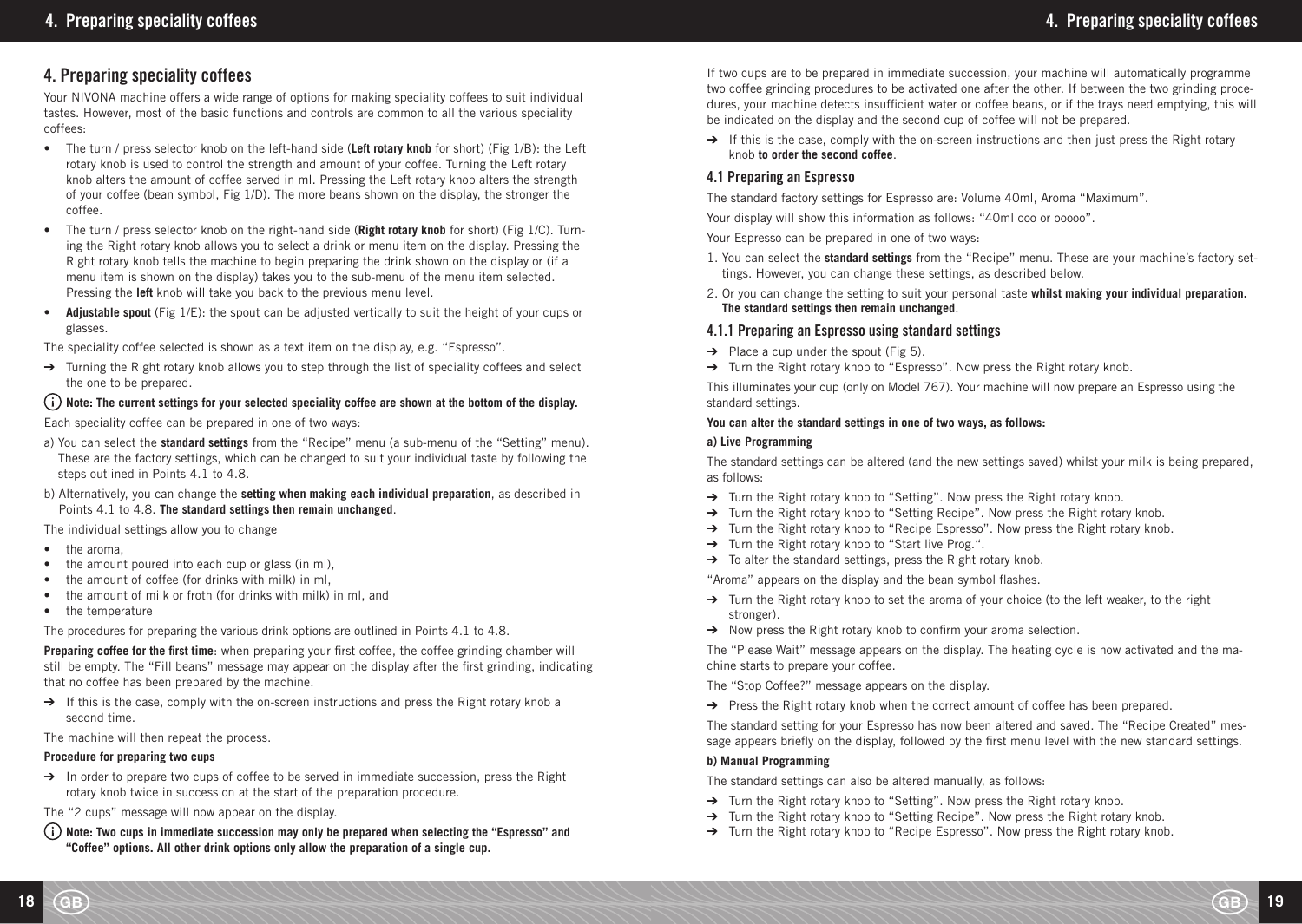#### $\rightarrow$  Selecting the aroma

- $\rightarrow$  Turn the Right rotary knob to "Aroma". Now press the Right rotary knob.
- $\rightarrow$  Turn the Right rotary knob to set the aroma of your choice (to the left weaker, to the right stronger).
- $\rightarrow$  Press the Right rotary knob to confirm your setting.

#### $\rightarrow$  Selecting the amount of coffee

- $\rightarrow$  Turn the Right rotary knob to "Coffee". Now press the Right rotary knob.
- $\rightarrow$  Turn the Right rotary knob to the amount required (between 20 and 240 ml).
- $\rightarrow$  Press the Right rotary knob to confirm your setting.

## **Important note: Check the size of your cups.**

#### $\rightarrow$  Selecting the temperature

(where the "Setting Temperature" menu has been set to "Individual", see Point 3.3)

- $\rightarrow$  Turn the Right rotary knob to "Temperature". Now press the Right rotary knob.
- $\rightarrow$  Turn the Right rotary knob to the temperature of your choice (Normal, High, Maximum). Press the Right rotary knob to confirm your setting.
- $\rightarrow$  In order to get out of a menu, turn the Right rotary knob to "Exit". Now press the Right rotary knob.
- $\rightarrow$  Repeating the process returns you to the first menu level (only one row of the menu is shown on the display).

#### (i) Note: If no menu alterations are made, the machine will eventually return you automatically to the first **menu level.**

#### 4.1.2 Preparing an Espresso to individual taste

Your machine allows you to prepare each Espresso to your individual taste, independent of the standard settings in the "Setting Recipe" menu.

- $\rightarrow$  In the main menu, turn the Right rotary knob to "Espresso".
- $\rightarrow$  Turn the Left rotary knob to alter the amount of coffee (in ml).
- $\rightarrow$  Press the Left rotary knob to alter the strength of your coffee. The more beans shown on the display, the stronger the coffee.

#### **Important note: Check whether one or two cups of coffee are being prepared and place the corresponding amount of cups under the spout (Fig 6).**

- $\rightarrow$  Begin preparation of your coffee by pressing the Right rotary knob (once for one cup, twice for two).
- **Note: If you began preparation too early, or have made a selection error, you can still change some of the parameters whilst your coffee is being prepared. These parameters are shown on the bottom row of**  the display. Whilst they are flashing, you still have time to alter them.
- $\rightarrow$  Turn the Right rotary knob to the required setting.

On the display, the "bean symbol" (aroma) flashes first, followed by the "ml. indication" (amount of coffee) in the line below. You are still able to alter these parameters, whilst they are flashing.

 $\rightarrow$  If you wish to stop preparation of your drink, press the Right rotary knob.

The "Brewing aborted" message then appears on the display.

#### 4.2 Preparing a Coffee

The standard factory settings for Coffee are: Cup volume 120ml, Aroma "Maximum". Your display will show this information as follows: "120ml ooo or ooooo".

Your Coffee can be prepared in one of two ways:

- 1. You can select the **standard settings** from the "Recipe" menu. These are your machine's factory settings. However, you can change these settings, as described below.
- 2. Or you can change the setting to suit your personal taste **whilst making your individual preparation. The standard settings then remain unchanged**.

#### 4.2.1 Preparing a Coffee using standard settings

- $\rightarrow$  Place a cup under the spout (Fig 5).
- $\rightarrow$  Turn the Right rotary knob to "Coffee". Now press the Right rotary knob.

This illuminates your cup (only on Model 767). Your machine will now prepare a Coffee using the standard settings.

#### **You can alter the standard settings in one of two ways, as follows:**

#### **a) Live Programming**

The standard settings can be altered (and the new settings saved) whilst your milk is being prepared, as follows:

- $\rightarrow$  Turn the Right rotary knob to "Setting". Now press the Right rotary knob.
- $\rightarrow$  Turn the Right rotary knob to "Setting Recipe". Now press the Right rotary knob.
- $\rightarrow$  Turn the Right rotary knob to "Recipe Coffee". Now press the Right rotary knob.
- $\rightarrow$  Turn the Right rotary knob to "Start live Prog.".
- $\rightarrow$  To alter the standard settings, press the Right rotary knob.

"Aroma" appears on the display and the bean symbol flashes.

- $\rightarrow$  Turn the Right rotary knob to set the aroma of your choice (to the left weaker, to the right stronger).
- $\rightarrow$  Now press the Right rotary knob to confirm your aroma selection.

The "Please Wait" message appears on the display. The heating cycle is now activated and the machine starts to prepare your coffee.

The "Stop Coffee?" message appears on the display.

 $\rightarrow$  Press the Right rotary knob when the correct amount of coffee has been prepared.

The standard setting for your Coffee has now been altered and saved. The "Recipe Created" message appears briefly on the display, followed by the first menu level with the new standard settings.

#### **b) Manual Programming**

The standard settings can also be altered manually, as follows:

- $\rightarrow$  Turn the Right rotary knob to "Setting". Now press the Right rotary knob.
- $\rightarrow$  Turn the Right rotary knob to "Setting Recipe". Now press the Right rotary knob.
- $\rightarrow$  Turn the Right rotary knob to "Recipe Coffee". Now press the Right rotary knob.

#### $\rightarrow$  Selecting the aroma

- $\rightarrow$  Turn the Right rotary knob to "Aroma". Now press the Right rotary knob.
- $\rightarrow$  Turn the Right rotary knob to set the aroma of your choice (to the left weaker, to the right stronger). Press the Right rotary knob to confirm your setting.

#### $\rightarrow$  Selecting the amount of coffee

- $\rightarrow$  Turn the Right rotary knob to "Coffee". Now press the Right rotary knob.
- $\rightarrow$  Turn the Right rotary knob to the amount required (between 20 and 240 ml). Press the Right rotary knob to confirm your setting.
- **Important note: Check the size of your cups.**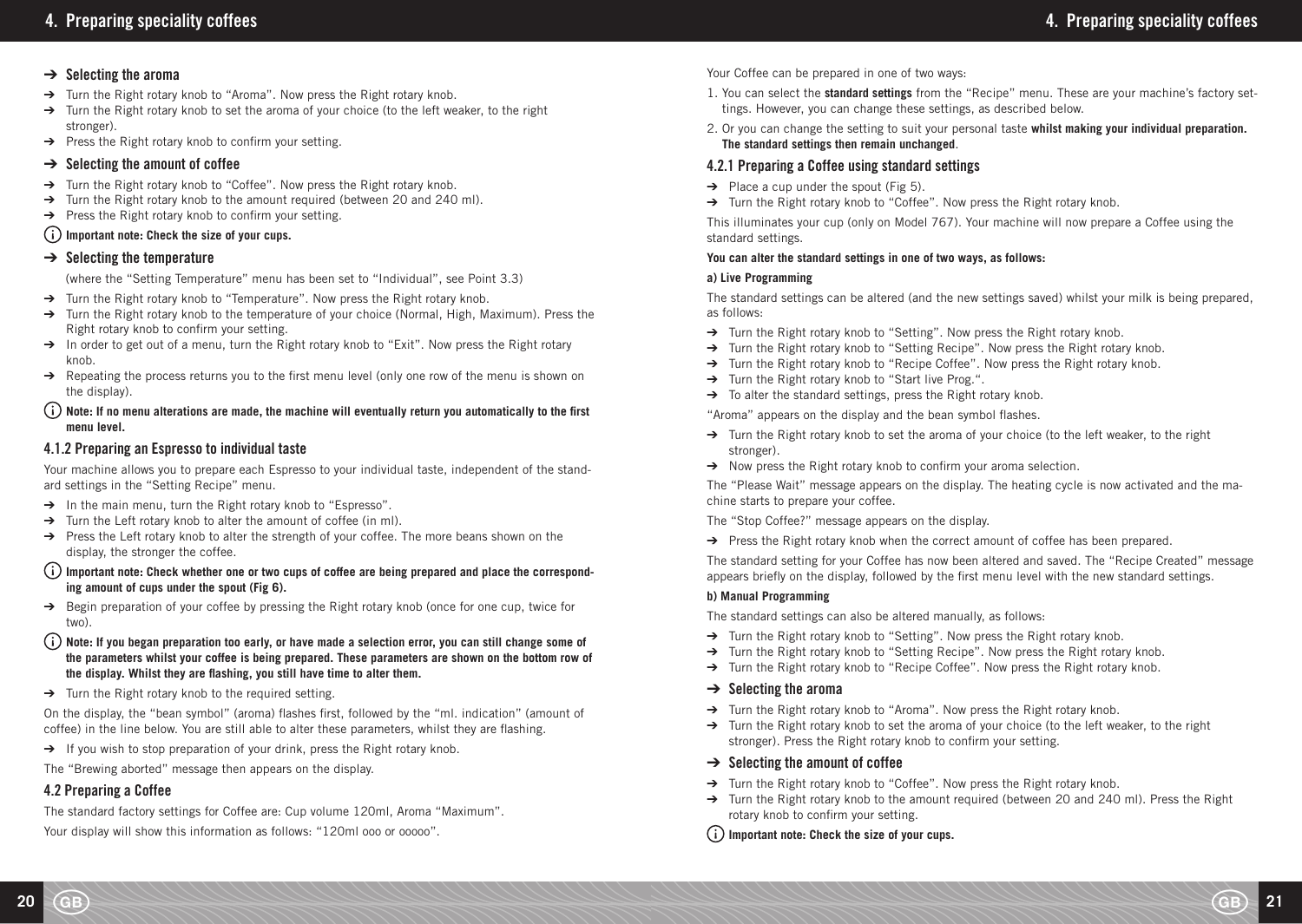## 4. Preparing speciality coffees 4. Preparing speciality coffees

## $\rightarrow$  Selecting the temperature

(where the "Setting Temperature" menu has been set to "Individual", see Point 3.3)

- $\rightarrow$  Turn the Right rotary knob to "Temperature". Now press the Right rotary knob.
- $\rightarrow$  Turn the Right rotary knob to the temperature of your choice (Normal, High, Maximum). Press the Right rotary knob to confirm your setting.
- $\rightarrow$  In order to get out of a menu, turn the Right rotary knob to "Exit". Now press the Right rotary knob.
- $\rightarrow$  Repeating the process returns you to the first menu level (only one row of the menu is shown on the display).
- (i) Note: If no menu alterations are made, the machine will eventually return you automatically to the first **menu level.**

## 4.2.2 Preparing a Coffee to individual taste

Your machine allows you to prepare each Coffee to your individual taste, independent of the standard settings in the "Setting Recipe" menu.

- $\rightarrow$  Turn the Right rotary knob to "Coffee".
- $\rightarrow$  Turn the Left rotary knob to alter the amount of coffee (in ml).
- $\rightarrow$  Press the Left rotary knob to alter the strength of your coffee. The more beans shown on the display, the stronger the coffee.

#### **Important note: Check whether one or two cups of coffee are being prepared and place the corresponding amount of cups under the spout (Fig 6).**

- $\rightarrow$  Begin preparation of your coffee by pressing the Right rotary knob (once for one cup, twice for two).
- **Note: If you began preparation too early, or have made a selection error, you can still change some of the parameters whilst your coffee is being prepared. These parameters are shown on the bottom row of**  the display. Whilst they are flashing, you still have time to alter them.
- $\rightarrow$  Turn the Right rotary knob to the required setting.

On the display, the "bean symbol" (aroma) flashes first, followed by the "ml. indication" (amount of coffee) in the line below. You are still able to alter these parameters, whilst they are flashing.

 $\rightarrow$  If you wish to stop preparation of your drink, press the Right rotary knob.

The "Brewing aborted" message then appears on the display.

## 4.3 Preparation of a Cappuccino

The standard factory settings for Cappuccino are: Volume 200ml, Aroma "normal".

Your display will show this information as follows: "200ml oo or ooo".

The special frothing device allows you to directly transfer milk to your cup or glass from any type of milk container.

- $\rightarrow$  Connect the hose to the vertically-adjustable spout (Fig 7).
- $\rightarrow$  Put the other end of the hose (Fig 8) into your milk container (on Model 767, see milk container in Fig 8).
- **WARNING!** Once dry, milk residues can be difficult to remove. Please clean your equipment thoroughly **immediately after it has cooled down! Always follow the instructions given in the "Rinse frother" menu item on your display.**

Your Cappuccino can be prepared in one of two ways:

1. You can select the **standard settings** from the "Recipe" menu. These are your machine's factory settings. However, you can change these settings, as described below.

2. Or you can change the setting to suit your personal taste **whilst making your individual preparation. The standard settings then remain unchanged**.

## 4.3.1 Preparing a Cappuccino using standard settings

- $\rightarrow$  Place a cup under the spout (Fig 5).
- $\rightarrow$  Turn the Right rotary knob to "Cappuccino". Now press the Right rotary knob.

This illuminates your cup (only on Model 767). Your machine will now prepare a Cappuccino using the standard settings.

#### **You can alter the standard settings in one of two ways, as follows:**

#### **a) Live Programming**

The standard settings can be altered (and the new settings saved) whilst your milk is being prepared, as follows:

- $\rightarrow$  Turn the Right rotary knob to "Setting". Now press the Right rotary knob.
- $\rightarrow$  Turn the Right rotary knob to "Setting Recipe". Now press the Right rotary knob.
- $\rightarrow$  Turn the Right rotary knob to "Recipe Cappuccino". Now press the Right rotary knob.
- $\rightarrow$  Turn the Right rotary knob to "Start live Prog.".
- $\rightarrow$  To alter the standard settings, press the Right rotary knob.

"Aroma" appears on the display and the bean symbol flashes.

- $\rightarrow$  Turn the Right rotary knob to set the aroma of your choice (to the left weaker, to the right stronger).
- $\rightarrow$  Now press the Right rotary knob to confirm your aroma selection.

The "Please Wait" message appears on the display. The heating cycle is now activated and the machine starts to prepare your coffee. Preparation starts with the milk frothing process.

The "Stop foam?" message appears on the display.

 $\rightarrow$  Press the Right rotary knob when the correct amount of froth has been prepared.

Your machine now begins preparing the coffee.

The "Stop Coffee?" message appears on the display.

 $\rightarrow$  Press the Right rotary knob when the correct amount of coffee has been prepared.

The standard setting for your Cappuccino has now been altered and saved. The "Recipe Created" message appears briefly on the display, followed by the first menu level showing the new standard settings.

### **b) Manual Programming**

The standard settings can also be altered manually, as follows:

- $\rightarrow$  Turn the Right rotary knob to "Setting". Now press the Right rotary knob.
- $\rightarrow$  Turn the Right rotary knob to "Setting Recipe". Now press the Right rotary knob.
- $\rightarrow$  Turn the Right rotary knob to "Recipe Cappuccino". Now press the Right rotary knob.

#### $\rightarrow$  Selecting the aroma

- $\rightarrow$  Turn the Right rotary knob to "Aroma". Now press the Right rotary knob.
- $\rightarrow$  Turn the Right rotary knob to set the aroma of your choice (to the left weaker, to the right stronger). Press the Right rotary knob to confirm your setting.

## $\rightarrow$  Selecting the amount of coffee

- $\rightarrow$  Turn the Right rotary knob to "Coffee". Now press the Right rotary knob.
- $\rightarrow$  Turn the Right rotary knob to the amount required (between 20 and 240 ml). Press the Right rotary knob to confirm your setting.

## **Important note: Check the size of your cups.**

22 GB 23<br>22 GB 23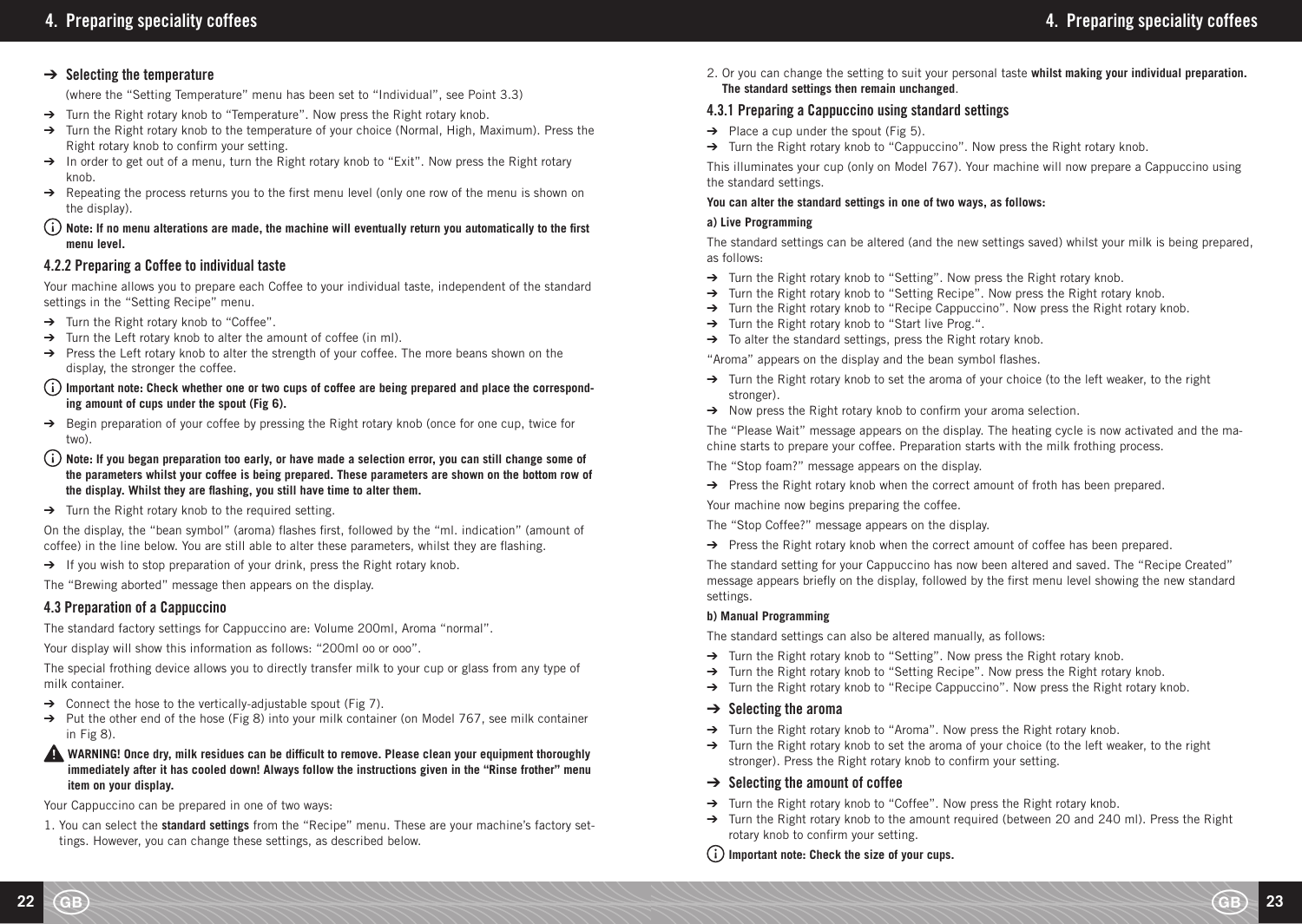## $\rightarrow$  Selecting the amount of froth

- $\rightarrow$  Turn the Right rotary knob to "Foam". Now press the Right rotary knob.
- $\rightarrow$  Turn the Right rotary knob to the amount required (between 20 and 240 ml). Press the Right rotary knob to confirm your setting.

## **Important note: Check the size of your cups.**

## $\rightarrow$  Selecting the temperature

(where the "Setting Temperature" menu has been set to "Individual", see Point 3.3)

- $\rightarrow$  Turn the Right rotary knob to "Temperature". Now press the Right rotary knob.
- $\rightarrow$  Turn the Right rotary knob to the temperature of your choice (Normal, High, Maximum). Press the Right rotary knob to confirm your setting.
- → In order to get out of a menu, turn the Right rotary knob to "Exit". Now press the Right rotary knob.
- $\rightarrow$  Repeating the process returns you to the first menu level (only one row of the menu is shown on the display).

#### $(i)$  Note: If no menu alterations are made, the machine will eventually return you automatically to the first **menu level.**

### 4.3.2 Cappuccino - individual preparation

Your machine allows you to prepare each Cappuccino to your individual taste, independent of the standard settings in the "Setting Recipe" menu.

- $\rightarrow$  In the main menu, turn the Right rotary knob to "Cappuccino".
- $\rightarrow$  Turn the Left rotary knob to alter the amount of coffee (in ml). When altering the amount of coffee, the proportion of froth to coffee remains unchanged.
- $\rightarrow$  Press the Left rotary knob to alter the strength of your coffee. The more beans shown on the display, the stronger the coffee.

## **Note: Your machine cannot be programmed to prepare more than one cup of any drink containing milk.**

- $\rightarrow$  Place your cup centrally under the spout (Fig 5).
- $\rightarrow$  Begin the preparation process by pressing the Right rotary knob.
- **Note: If you began preparation too early, or have made a selection error, you can still change some of the parameters whilst your drink is being prepared. These parameters are shown on the bottom row of**  the display. Whilst they are flashing, you still have time to alter them.
- $\rightarrow$  Turn the Right rotary knob to the required setting.

On the display, the "bean symbol" (aroma) flashes first, followed by the "ml. symbol" (first for the amount of froth, then for the amount of coffee). You are still able to alter these parameters, whilst they are flashing.

 $\rightarrow$  If you wish to stop preparation of your drink, press the Right rotary knob.

The "Brewing aborted" message then appears on the display.

## 4.4 Preparing a Latte Macchiato

The standard factory settings for Latte Machiato are: Volume 300ml, Aroma "normal".

Your display will show this information as follows: "300ml oo or ooo".

The special frothing device allows you to directly transfer milk to your cup or glass from any type of milk container.

- $\rightarrow$  Connect the hose to the vertically-adjustable spout (Fig 7).
- $\rightarrow$  Put the other end of the hose (Fig 8) into your milk container (on Model 767, see milk container in Fig 8).

**A** WARNING! Once dry, milk residues can be difficult to remove. Please clean your equipment thoroughly **immediately after it has cooled down! Always follow the instructions given in the "Rinse frother" menu item on your display.**

Your Latte Macchiato can be prepared in one of two ways:

- 1. You can select the **standard settings** from the "Recipe" menu. These are your machine's factory settings. However, you can change these settings, as described below.
- 2. Or you can change the setting to suit your personal taste **whilst making your individual preparation. The standard settings then remain unchanged**.

## 4.4.1 Preparing a Latte Macchiato using standard settings

- $\rightarrow$  Place a cup or glass under the spout (Fig 5).
- $\rightarrow$  Turn the Right rotary knob to "Latte Macchiato". Now press the Right rotary knob.

This illuminates your cup (only on Model 767). Your machine will now prepare a Latte Macchiato using the standard settings.

#### **You can alter the standard settings in one of two ways, as follows:**

#### **a) Live Programming**

The standard settings can be altered (and the new settings saved) whilst your milk is being prepared, as follows:

- $\rightarrow$  Turn the Right rotary knob to "Setting". Now press the Right rotary knob.
- $\rightarrow$  Turn the Right rotary knob to "Setting Recipe". Now press the Right rotary knob.
- $\rightarrow$  Turn the Right rotary knob to "Recipe Latte Macchiato". Now press the Right rotary knob.
- $\rightarrow$  Turn the Right rotary knob to "Start live Prog.".
- $\rightarrow$  To alter the standard settings, press the Right rotary knob.

"Aroma" appears on the display and the bean symbol flashes.

- $\rightarrow$  Turn the Right rotary knob to set the aroma of your choice (to the left weaker, to the right stronger).
- $\rightarrow$  Now press the Right rotary knob to confirm your aroma selection.

The "Please Wait" message appears on the display. The heating cycle is now activated and the machine starts to prepare your milk. Preparation starts with the milk.

The "Stop Milk?" message appears on the display.

 $\rightarrow$  Press the Right rotary knob when the correct amount of milk has been prepared.

Your machine now begins preparing the froth.

The "Stop foam?" message appears on the display.

 $\rightarrow$  Press the Right rotary knob when the correct amount of froth has been prepared.

Your machine now begins preparing the coffee.

The "Stop Coffee?" message appears on the display.

 $\rightarrow$  Press the Right rotary knob when the correct amount of coffee has been prepared.

The standard setting for your Latte Macchiato has now been altered and saved. The "Recipe Created" message appears briefly on the display, followed by the first menu level showing the new standard settings.

#### **b) Manual Programming**

The standard settings can also be altered manually, as follows:

- $\rightarrow$  Turn the Right rotary knob to "Setting". Now press the Right rotary knob.
- $\rightarrow$  Turn the Right rotary knob to "Setting Recipe". Now press the Right rotary knob.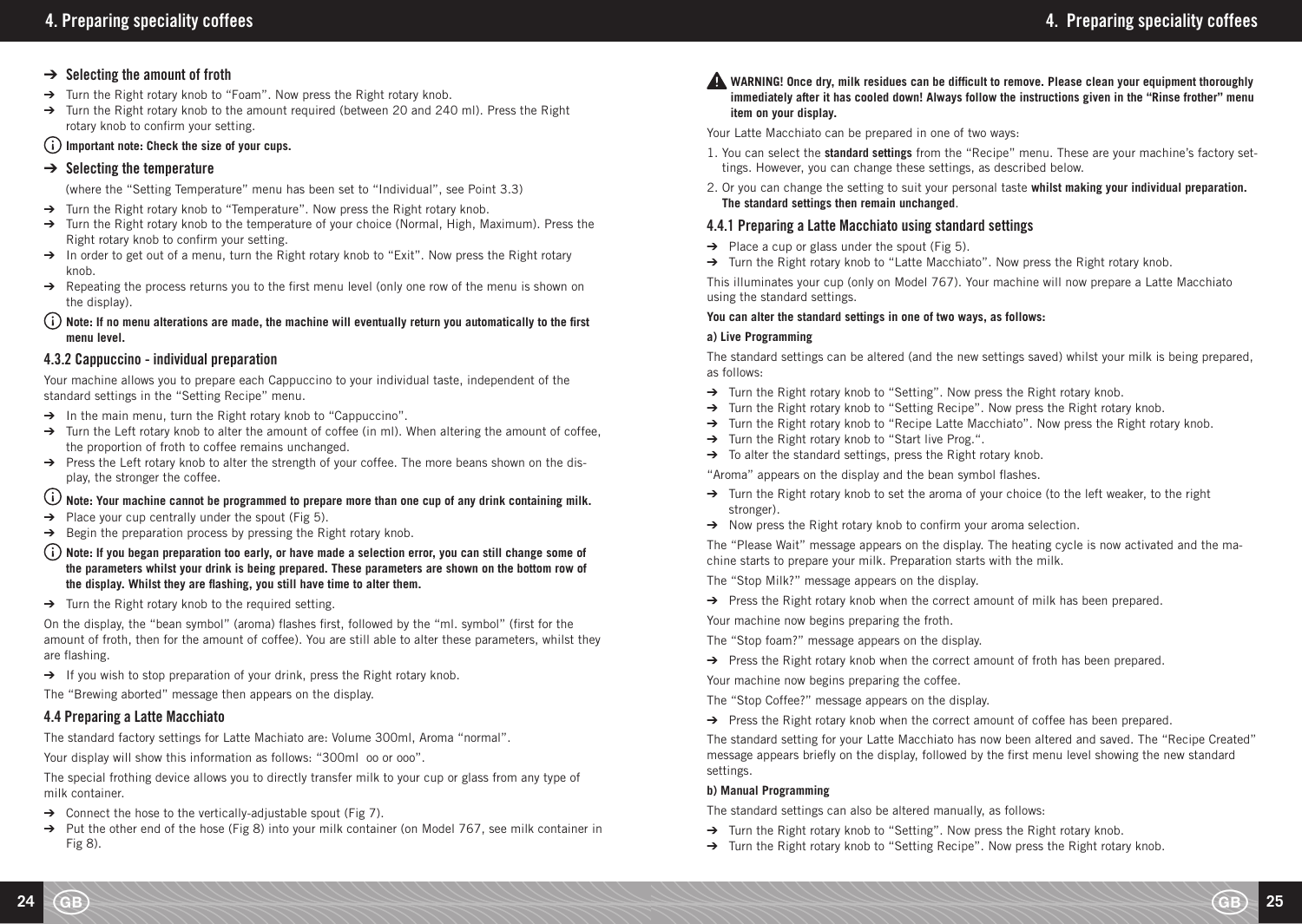$\rightarrow$  Turn the Right rotary knob to "Recipe Latte Macchiato". Now press the Right rotary knob.

#### $\rightarrow$  Selecting the aroma

- $\rightarrow$  Turn the Right rotary knob to "Aroma". Now press the Right rotary knob.
- $\rightarrow$  Turn the Right rotary knob to set the aroma of your choice (to the left weaker, to the right stronger). Press the Right rotary knob to confirm your setting.

### $\rightarrow$  Selecting the amount of coffee

- $\rightarrow$  Turn the Right rotary knob to "Coffee". Now press the Right rotary knob.
- $\rightarrow$  Turn the Right rotary knob to the amount required (between 20 and 240 ml). Press the Right rotary knob to confirm your setting.

### **Important note: Check the size of your cups.**

### $\rightarrow$  Selecting the amount of milk

- $\rightarrow$  Turn the Right rotary knob to "Milk". Now press the Right rotary knob.
- $\rightarrow$  Turn the Right rotary knob to the amount required (between 20 and 240 ml). Press the Right rotary knob to confirm your setting.

#### **Important note: Check the size of your cups or glasses.**

### $\rightarrow$  Selecting the amount of froth

- $\rightarrow$  Turn the Right rotary knob to "Foam". Now press the Right rotary knob.
- $\rightarrow$  Turn the Right rotary knob to the amount required (between 20 and 240 ml). Press the Right rotary knob to confirm your setting.

### **Important note: Check the size of your cups or glasses.**

## $\rightarrow$  Selecting the temperature

(where the "Setting Temperature" menu has been set to "Individual", see Point 3.3)

- $\rightarrow$  Turn the Right rotary knob to "Temperature". Now press the Right rotary knob.
- $\rightarrow$  Turn the Right rotary knob to the temperature of your choice (Normal, High, Maximum). Press the Right rotary knob to confirm your setting.
- $\rightarrow$  In order to get out of a menu, turn the Right rotary knob to "Exit". Now press the Right rotary knob.
- $\rightarrow$  Repeating the process returns you to the first menu level (only one row of the menu is shown on the display).

### (i) Note: If no menu alterations are made, the machine will eventually return you automatically to the first **menu level.**

## 4.4.2 Preparing a Latte Macchiato to individual taste

Your machine allows you to prepare each Latte Macchiato to your individual taste, independent of the standard settings in the "Setting Recipe" menu.

- $\rightarrow$  In the main menu, turn the Right rotary knob to "Latte Macchiato".
- $\rightarrow$  Turn the Left rotary knob to alter the amount of coffee (in ml). When altering the amount of coffee, the proportion of milk to froth and coffee remains unchanged.
- $\rightarrow$  Press the Left rotary knob to alter the strength of your coffee. The more beans shown on the display, the stronger the coffee.

## **Note: Your machine cannot be programmed to prepare more than one cup or glass of any drink containing milk.**

- $\rightarrow$  Place your cup or glass centrally under the spout (Fig 5).
- $\rightarrow$  Begin the preparation process by pressing the Right rotary knob.
- **Note: If you began preparation too early, or have made a selection error, you can still change some of the parameters whilst your drink is being prepared. These parameters are shown on the bottom row of**  the display. Whilst they are flashing, you still have time to alter them.
- $\rightarrow$  Turn the Right rotary knob to the required setting.

On the display, the "bean symbol" (aroma) flashes first, followed by the "ml. symbol" (first for the amount of milk, then for the amount of froth and lastly for the amount of coffee). You are still able to alter these parameters, whilst they are flashing.

 $\rightarrow$  If you wish to stop preparation of your drink, press the Right rotary knob.

The "Brewing aborted" message then appears on the display.

## 4.5 Preparing warm milk

The standard factory setting for warm milk is 150 ml.

"150 ml" will be shown on your display.

The special frothing device allows you to directly transfer milk to your cup or glass from any type of milk container.

- $\rightarrow$  Connect the hose to the vertically-adjustable spout (Fig 7).
- $\rightarrow$  Put the other end of the hose (Fig 8) into your milk container (on Model 767, see milk container in Fig 8).

#### **A** WARNING! Once dry, milk residues can be difficult to remove. Please clean your equipment thoroughly **immediately after it has cooled down! Always follow the instructions given in the "Rinse frother" menu item on your display.**

Your warm milk can be prepared in one of two ways:

- 1. You can select the **standard settings** from the "Recipe" menu. These are your machine's factory settings. However, you can change these settings, as described below.
- 2. Or you can change the setting to suit your personal taste **whilst making your individual preparation. The standard settings then remain unchanged**.

## 4.5.1 Preparing warm milk using the standard settings

- $\rightarrow$  Place a cup or glass under the spout (Fig 5).
- $\rightarrow$  Turn the Right rotary knob to "Milk". Now press the Right rotary knob.

This illuminates your cup (only on Model 767). Your machine will now prepare one cup or one glass of warm milk using the standard settings.

#### **You can alter the standard settings in one of two ways, as follows:**

#### **a) Live Programming**

The standard settings can be altered (and the new settings saved) whilst your milk is being prepared, as follows:

- $\rightarrow$  Turn the Right rotary knob to "Setting". Now press the Right rotary knob.
- $\rightarrow$  Turn the Right rotary knob to "Setting Recipe". Now press the Right rotary knob.
- $\rightarrow$  Turn the Right rotary knob to "Recipe Milk". Now press the Right rotary knob.
- $\rightarrow$  Turn the Right rotary knob to "Start live Prog.".
- $\rightarrow$  To alter the standard settings, press the Right rotary knob.

The "Please Wait" message appears on the display. The heating cycle is now activated and the machine starts to prepare your milk. Preparation starts with the milk.

The "Stop Milk?" message appears on the display.

 $\rightarrow$  Press the Right rotary knob when the correct amount of milk has been prepared.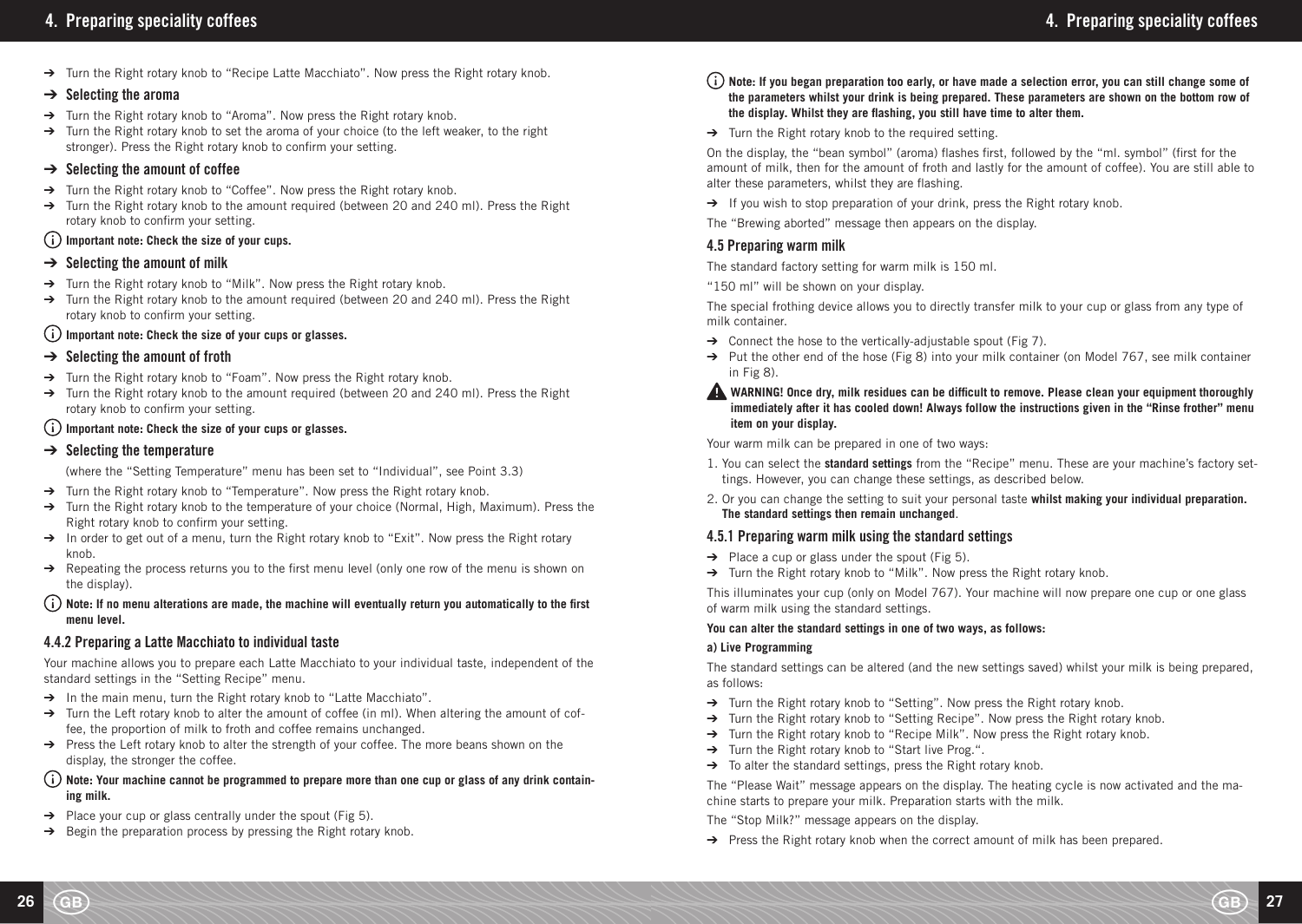Your machine now begins preparing the froth.

The "Stop foam?" message appears on the display.

 $\rightarrow$  Press the Right rotary knob when the correct amount of froth has been prepared.

The standard setting for your warm milk has now been altered and saved. The "Recipe Created" message appears briefly on the display, followed by the first menu level showing the new standard settings.

#### **b) Manual Programming**

The standard settings can also be altered manually, as follows:

- $\rightarrow$  Turn the Right rotary knob to "Setting". Now press the Right rotary knob.
- $\rightarrow$  Turn the Right rotary knob to "Setting Recipe". Now press the Right rotary knob.
- $\rightarrow$  Turn the Right rotary knob to "Recipe Milk". Now press the Right rotary knob.

#### $\rightarrow$  Selecting the amount of milk

- $\rightarrow$  Turn the Right rotary knob to "Milk". Now press the Right rotary knob.
- → Turn the Right rotary knob to the amount required (between 20 and 240 ml). Press the Right rotary knob to confirm your setting.

#### **Important note: Check the size of your cups or glasses.**

#### $\rightarrow$  Selecting the amount of froth

- $\rightarrow$  Turn the Right rotary knob to "Foam". Now press the Right rotary knob.
- $\rightarrow$  Turn the Right rotary knob to the amount required (between 20 and 240 ml). Press the Right rotary knob to confirm your setting.

#### **Important note: Check the size of your cups or glasses.**

- $\rightarrow$  In order to get out of a menu, turn the Right rotary knob to "Exit". Now press the Right rotary knob.
- $\rightarrow$  Repeating the process returns you to the first menu level (only one row of the menu is shown on the display).

#### $(i)$  Note: If no menu alterations are made, the machine will eventually return you automatically to the first **menu level.**

#### 4.5.2 Preparing warm milk to individual taste

Your machine allows you to prepare each warm milk to your individual taste, independent of the standard settings in the "Setting Recipe" menu.

- $\rightarrow$  In the main menu, turn the Right rotary knob to "Milk".
- $\rightarrow$  Turn the Left rotary knob to alter the amount of your hot milk (in ml). When altering the amount of hot milk, the proportion of milk to froth remains unchanged.
- **Note: Your machine cannot be programmed to prepare more than one cup or glass of any drink containing milk.**
- $\rightarrow$  Place your cup or glass centrally under the spout (Fig 5).
- $\rightarrow$  Begin the preparation process by pressing the Right rotary knob.
- **Note: If you began preparation too early, or have made a selection error, you can still change some of the parameters whilst your drink is being prepared. These parameters are shown on the bottom row of**  the display. Whilst they are flashing, you still have time to alter them.
- $\rightarrow$  Turn the Right rotary knob to the required setting.

On your display, the "ml. symbol" will flash (first for the amount of milk, then for the amount of froth). You are still able to alter these parameters, whilst they are flashing.

 $\rightarrow$  If you wish to stop preparation of your drink, press the Right rotary knob.

The "Brewing aborted" message then appears on the display.

## 4.6 Prepare "My coffee" (only Model 767)

You can use your machine to make coffee completely according to your own preferences, independently of all other standard settings.

The standard factory settings for "My coffee" are: Latte Macchiato, Volume 300ml, Aroma "normal". The display shows "My coffee".

You can prepare "My coffee" in two different ways:

- 1. You can select the **standard settings** from the "Recipe" menu. These are your machine's factory settings. However, you can change these settings, as described below.
- 2. Or you can change the setting to suit your personal taste **whilst making your individual preparation. The standard settings then remain unchanged**.

#### 4.6.1 Preparing "My coffee" using standard settings

- $\rightarrow$  Place a cup under the spout (Fig 5).
- $\rightarrow$  Turn the Right rotary knob to "My coffee". Now press the Right rotary knob.

This illuminates your cup (Model 767). Your machine will now prepare a cup of "My coffee" using the standard settings.

#### **You can alter the standard settings in one of two ways, as follows:**

#### **a) Live Programming**

The standard settings can be altered (and the new settings saved) whilst your milk is being prepared, as follows:

- $\rightarrow$  Turn the Right rotary knob to "Setting". Now press the Right rotary knob.
- $\rightarrow$  Turn the Right rotary knob to "Setting Recipe". Now press the Right rotary knob.
- $\rightarrow$  Turn the Right rotary knob to "Recipe My coffee". Now press the Right rotary knob.

"My Coffee" and the name of the drinks currently saved will appear in the display.

- → Now press the Right rotary knob. Turn the right rotary knob to select your required drink.
- $\rightarrow$  Now press the Right rotary knob to confirm your drink selection.
- $\rightarrow$  Turn the Right rotary knob to "Start live Prog.".
- $\rightarrow$  To alter the standard settings, press the Right rotary knob.

To set your required parameters, please follow the same process as described for the respective drink (see Point 4.1.1 to 4.5.1 Live Programming).

#### **b) Manual Programming**

The standard settings can also be altered manually, as follows:

- $\rightarrow$  Turn the Right rotary knob to "Setting". Now press the Right rotary knob.
- $\rightarrow$  Turn the Right rotary knob to "Recipe". Now press the Right rotary knob.
- $\rightarrow$  Turn the Right rotary knob to "My coffee". Now press the Right rotary knob.

"My Coffee" and the name of the drinks currently saved will appear in the display.

- $\rightarrow$  Now press the Right rotary knob. Turn the right rotary knob to select your required drink.
- $\rightarrow$  Now press the Right rotary knob to confirm your drink selection.

Turn the right rotary knob to show the setting options for the selected drink in the display.

To set your required parameters, please follow the same process as described for the respective drink (see Point 4.1.1 to 4.5.1 Manual Programming).

#### 4.6.2 Preparing "My coffee" to individual taste

Your machine allows you to prepare each "My coffee" to your individual taste, independent of the standard settings in the "Setting Recipe" menu.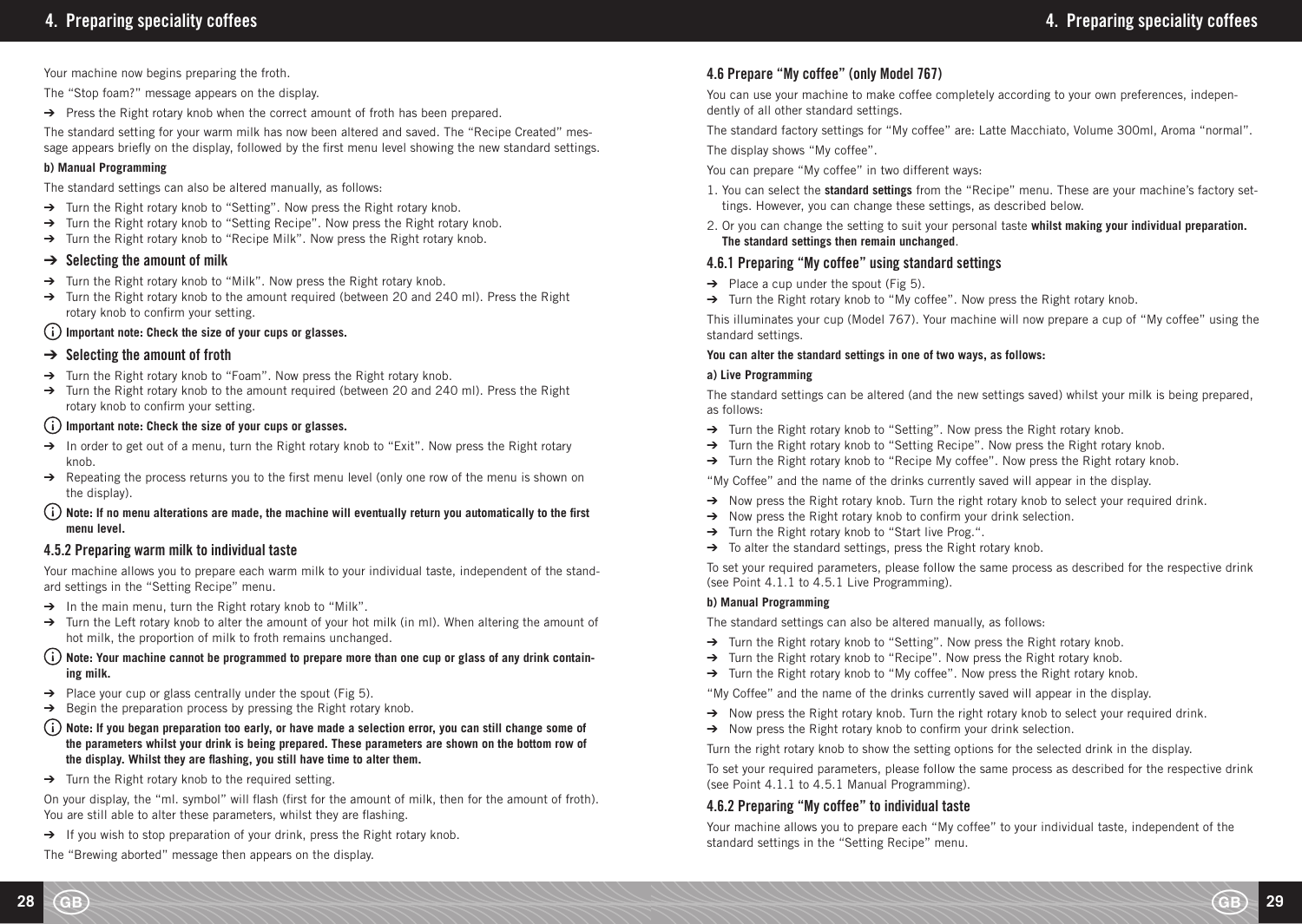- 4. Preparing speciality coffees 4. Preparing speciality coffees / 5. Care and maintenance
- $\rightarrow$  Turn the Right rotary knob to "My coffee"
- $\rightarrow$  Now press the left rotary knob. For a short time, the drink saved under "My coffee" and the settings saved for this will appear in the settings.
- **Note: You can only change the following settings while the drink saved under "My coffee" and the settings saved for this drink are displayed. After a short time, the display will switch back to "My coffee". Then push the left knob again if required.**
- $\rightarrow$  Turn the Left rotary knob to alter the amount of your hot milk (in ml). For drinks with milk, the proportion of milk to froth and coffee remains unchanged when the volume is altered.
- $\rightarrow$  Press the Left rotary knob to alter the strength of your coffee. The more beans shown on the display, the stronger the coffee.
- **Note: Your machine cannot be programmed to prepare more than one cup or glass of any drink containing milk. Place your cup or glass centrally under the spout (Fig 5).**
- $\rightarrow$  Begin the preparation process by pressing the Right rotary knob.
- **Note: If you began preparation too early, or have made a selection error, you can still change some of the parameters whilst your drink is being prepared. These parameters are shown on the bottom row of**  the display. Whilst they are flashing, you still have time to alter them.
- $\rightarrow$  Turn the Right rotary knob to the required setting.

On the display, the "bean symbol" (aroma) flashes first, followed by the "ml. indication" (amount of coffee) in the line below. You are still able to alter these parameters, whilst they are flashing.

 $\rightarrow$  If you wish to stop preparation of your drink, press the Right rotary knob.

The "Brewing aborted" message then appears on the display.

## 4.7 Preparing hot water (e.g. for tea)

The standard factory setting for hot water is 150 ml.

- "150 ml" will be shown on your display.
- $\rightarrow$  In the main menu, turn the Right rotary knob to "Water".
- $\rightarrow$  Turn the Left rotary knob to change the setting to the amount required (between 20 and 240 ml).
- **Important note: Check the size of your cups or glasses. Place a cup or glass under the spout.**
- $\rightarrow$  Unless you make any further changes, your machine will use these settings.
- $\rightarrow$  Begin the preparation process by pressing the Right rotary knob.
- **Note: If you began preparation too early, or have made a selection error, you can still change some of the parameters whilst your hot water is being prepared. The "ml. symbol" will be "ashing on the bottom row of your display.**
- $\rightarrow$  Turn the Right rotary knob to the required setting.
- $\rightarrow$  If you wish to stop preparation of your drink, press the Right rotary knob.

## 4.8 Setting the coffee grinder

## **WARNING! The coffee grinder must only be reset whilst grinding is in operation!**

The grinding operation can be set to match the type of coffee beans used. We recommend that you always leave the coffee grinder setting on medium.

In order to adjust the coffee grinder setting, proceed as follows:

 $\rightarrow$  Open the service hatch on the right of the machine housing (Fig 1/L).

The coffee grinding regulator is located at the top and on the right-hand side (Fig 9).

- $\rightarrow$  Place a cup under the coffee spout (Fig 6).
- $\rightarrow$  In the main menu, turn the Right rotary knob to "Espresso".
- $\rightarrow$  Now press the Right rotary knob.
- $\rightarrow$  Whilst grinding is in progress, move the regulator to alter the degree of grinding (Fig 9).

On the regulator, the smaller the point, the finer the coffee powder produced. Note the following:

- $\bullet$  beans with a lighter roast need more grinding (move the regulator further to the left),
- beans with a darker roast need less grinding (move the regulator further to the right).

You will need to experiment to find the regulator setting which suits you best.

 $\rightarrow$  Re-close the service hatch, making sure that the door studs engage in the slots provided. Then press the door gently home until it clicks into place.

## 4.9 Using pre-ground coffee

 $\rightarrow$  Open the lid to the coffee powder chute on the right-hand side of your machine (Fig 1/M).

The messages "Powder ready" and "Only one cup" are alternately toggled on the display.

 $\rightarrow$  Put in **one** measuring spoonful of coffee powder and re-close the lid.

The message "Powder ready" appears on the display.

- $\rightarrow$  Place a cup under the coffee spout (Fig 5).
- $\rightarrow$  In the main menu, turn the Right rotary knob to select the drink of your choice.
- $\rightarrow$  Begin the preparation process by pressing the Right rotary knob.
- **Note: If you began preparation too early, or have made a selection error, you can still change some of the parameters whilst your drink is being prepared. These parameters are shown on the bottom row of**  the display. Whilst they are flashing, you still have time to alter them.
- $\rightarrow$  Turn the Right rotary knob to the required setting.

You are still able to alter these parameters, whilst they are flashing.

 $\rightarrow$  If you wish to stop preparation of your drink, press the Right rotary knob.

The "Brewing aborted" message then appears on the display.

- **Note: If you opened the coffee powder chute accidentally (or if you did not press the Right rotary knob after putting in the powder), your machine will automatically rinse the coffee spout (Fig 1/E) once the lid has been re-closed and will again be ready for operation approx. one minute later.**
- **A** WARNING! The coffee powder chute must not be used as a coffee container! Do not put more than one **portion of powder into the chute. Only use fresh or vacuum-packed powder made from ground coffee beans. Water-soluble, instant coffee must not be used!**

## 5. Care and maintenance

**Caution: Your machine will display cleaning and maintenance requests as a red display text. Respond to this request by turning the right rotary knob to the respective request (blue display text) and then press the right rotary knob. Follow the further instructions in the display. See Points 5.1 to 5.5 for more details.**

**If you want to start cleaning or maintenance programmes even though no request has appeared, please follow the same steps described in Points 5.1 to 5.5.**

## 5.1 Rinsing the frothing device

## **WARNING! Once activated, the rinsing process must not be interrupted!**

We recommend that the frothing device be rinsed out on every occasion after preparation of any drink containing milk. Rinsing MUST be carried out, however, when instructions to that effect appear on your display. Proceed as follows:

 $\rightarrow$  Turn the Right rotary knob to "Setting". Now press the Right rotary knob.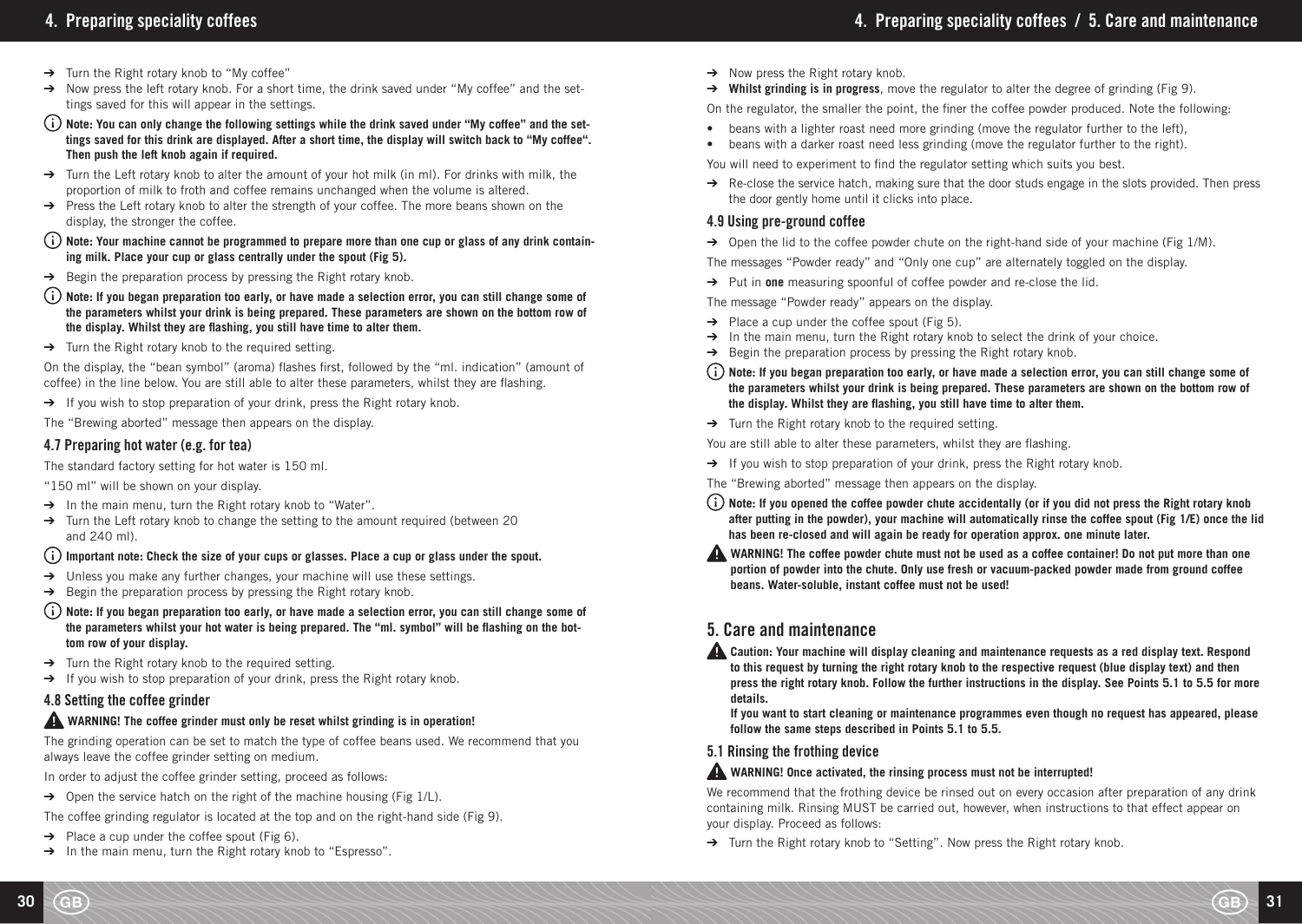- $\rightarrow$  Turn the Right rotary knob to "Care". Now press the Right rotary knob.
- $\rightarrow$  Turn the Right rotary knob to "Care Rinse". Now press the Right rotary knob.
- $\rightarrow$  Turn the Right rotary knob to "Rinse frother". Now press the Right rotary knob.

The messages "Hose to spout" and "and into drip tray" will toggle alternately on your display.

- $\rightarrow$  Connect the hose to the vertically-adjustable spout (Fig 7).
- $\rightarrow$  Put the free end of the hose into the hole at the back of the drip tray on the right (Fig 10).
- $\rightarrow$  Place a sufficiently large vessel (with a capacity of at least 0.5 litres) under the spout.
- $\rightarrow$  Now press the Right rotary knob.

"Frother is rinsing" now appears on the display. Your machine will now begin the automatic rinsing process. The rinsing process takes approx. 20 seconds.

Once the rinsing cycle is complete, the heating cycle will begin and your machine is once again ready for operation.

#### 5.2 Rinsing the spout

The spout should be rinsed out regularly. Proceed as follows:

- $\rightarrow$  Turn the Right rotary knob to "Setting". Now press the Right rotary knob.
- $\rightarrow$  Turn the Right rotary knob to "Care". Now press the Right rotary knob.
- $\rightarrow$  Turn the Right rotary knob to "Care Rinse". Now press the Right rotary knob.
- $\rightarrow$  Turn the Right rotary knob to "Rinse Spout". Now press the Right rotary knob.

The message "System is rinsing" will appear on your display.

Once the rinsing cycle is complete, the heating cycle will begin and your machine is once again ready for operation.

#### 5.3 Cleaning the frothing device

#### **WARNING! Once activated, the programme may not be interrupted!**

We recommend that the frothing device be cleaned regularly. Cleaning MUST be carried out, however, when instructions to that effect appear on your display. Proceed as follows:

- $\rightarrow$  Turn the Right rotary knob to "Setting". Now press the Right rotary knob.
- $\rightarrow$  Turn the Right rotary knob to "Care". Now press the Right rotary knob.
- $\rightarrow$  Turn the Right rotary knob to "Care Clean". Now press the Right rotary knob.
- $\rightarrow$  Turn the Right rotary knob to "Clean frother". Now press the Right rotary knob.

The messages "Hose to spout" and "end into cleaner" will toggle alternately on your display.

- $\rightarrow$  Connect the hose to the vertically-adjustable spout (Fig 7).
- $\rightarrow$  Dissolve a little of the cleaning fluid (available as an accessory, see Point 9) in a container with water to make a solution of at least 0.3l. The ratio of cleaning fluid to water is given in the manufacturer's instructions.
- $\rightarrow$  Put the end of the hose into the cleaning solution.
- $\rightarrow$  Place a sufficiently large vessel (with a capacity of at least 0.5 litres) under the spout.
- $\rightarrow$  Now press the Right rotary knob.

Your machine will now begin the cleaning process. The "Cleaning Activated" message appears on your display.

After a few moments, the messages "Hose to spout" and "and into drip tray" will toggle alternately on your display.

 $\rightarrow$  Connect the hose to the vertically-adjustable spout (Fig 7). Put the free end of the hose into the hole at the back of the drip tray on the right. Now press the Right rotary knob.

The "Cleaning Activated" message appears on your display.

Once the cleaning cycle is over, the "Empty trays" message appears on the display.

 $\rightarrow$  Empty the drip and used coffee trays (Figs 1/N and 1/O), clean and replace.

The heating cycle will now begin and the machine will again be ready for use.

#### 5.4 Cleaning the system

- **Note: When the machine needs cleaning, instructions on how to proceed will be shown on the display. In order not to prejudice any possible warranty claims, please follow these instructions carefully.**
- **WARNING! Look out for the "Please clean" message appearing on the display. You may continue to obtain drinks from your machine. Once you have started the cleaning programme, however, it must not be interrupted. The machine will tell you when to put in a cleaning tablet.**
- $\rightarrow$  Turn the Right rotary knob to "Setting". Now press the Right rotary knob.
- $\rightarrow$  Turn the Right rotary knob to "Care". Now press the Right rotary knob.
- $\rightarrow$  Turn the Right rotary knob to "Care Clean". Now press the Right rotary knob.
- $\rightarrow$  Turn the Right rotary knob to "Clean System". Now press the Right rotary knob.

The "Empty trays" message will appear on the display.

- $\rightarrow$  Remove the drip and used coffee trays (Figs 1/N and 1/O) and empty them.
- $\rightarrow$  If necessary, fill the water container with fresh water, then replace the water container, drip tray and used coffee tray.

The machine will now rinse twice.

The "Cleaning tablet in" and "Powder Chute" messages will now toggle alternately on the display.

- $\rightarrow$  Place a sufficiently large vessel (with a capacity of at least 0.5 litres) under the spout (Fig 1/E).
- $\rightarrow$  Open the lid to the coffee powder chute (Fig 1/M).
- $\rightarrow$  Put the cleaning tablet into the powder chute and close the lid.

The "Start Cleaning" message appears on your display.

 $\rightarrow$  Now press the Right rotary knob.

Your machine will now begin the cleaning process. The message "System is cleaning" will appear on your display. The cleaning process is automatic and lasts approx. 10 minutes.

Once the cleaning cycle is over, the "Empty trays" message appears on the display.

- $\rightarrow$  Empty the drip and coffee dregs trays (Figs 1/N and 1/O), clean and replace.
- $\rightarrow$  If necessary, fill the water container with fresh water.

The heating cycle will now begin and the machine will again be ready for use.

#### 5.5 Descaling the system

When the machine needs de-scaling, the "Please descale" message will appear in the display.

You can, however, start the descaling programme manually at any time.

- **WARNING! Please follow the descaling instructions precisely and in the order they are given! You may continue to obtain drinks from your machine. We recommend, however, that you start the de-scaling programme as soon as possible. Failure to descale your machine may exempt any claims under warranty.**
- **A** WARNING! Once activated, the descaling programme must not be interrupted! Only use proprietary **solvents specially recommended for use in coffee machines. Do not attempt to use vinegar or any vinegar-based descaling agents.**

#### **A** WARNING! The filter must be removed from the water container prior to starting the descaling programme.

- $\rightarrow$  Turn the Right rotary knob to "Setting". Now press the Right rotary knob.
- $\rightarrow$  Turn the Right rotary knob to "Care". Now press the Right rotary knob.
- $\rightarrow$  Turn the Right rotary knob to "Care Descale". Now press the Right rotary knob.
- The "Empty trays" message will appear on the display.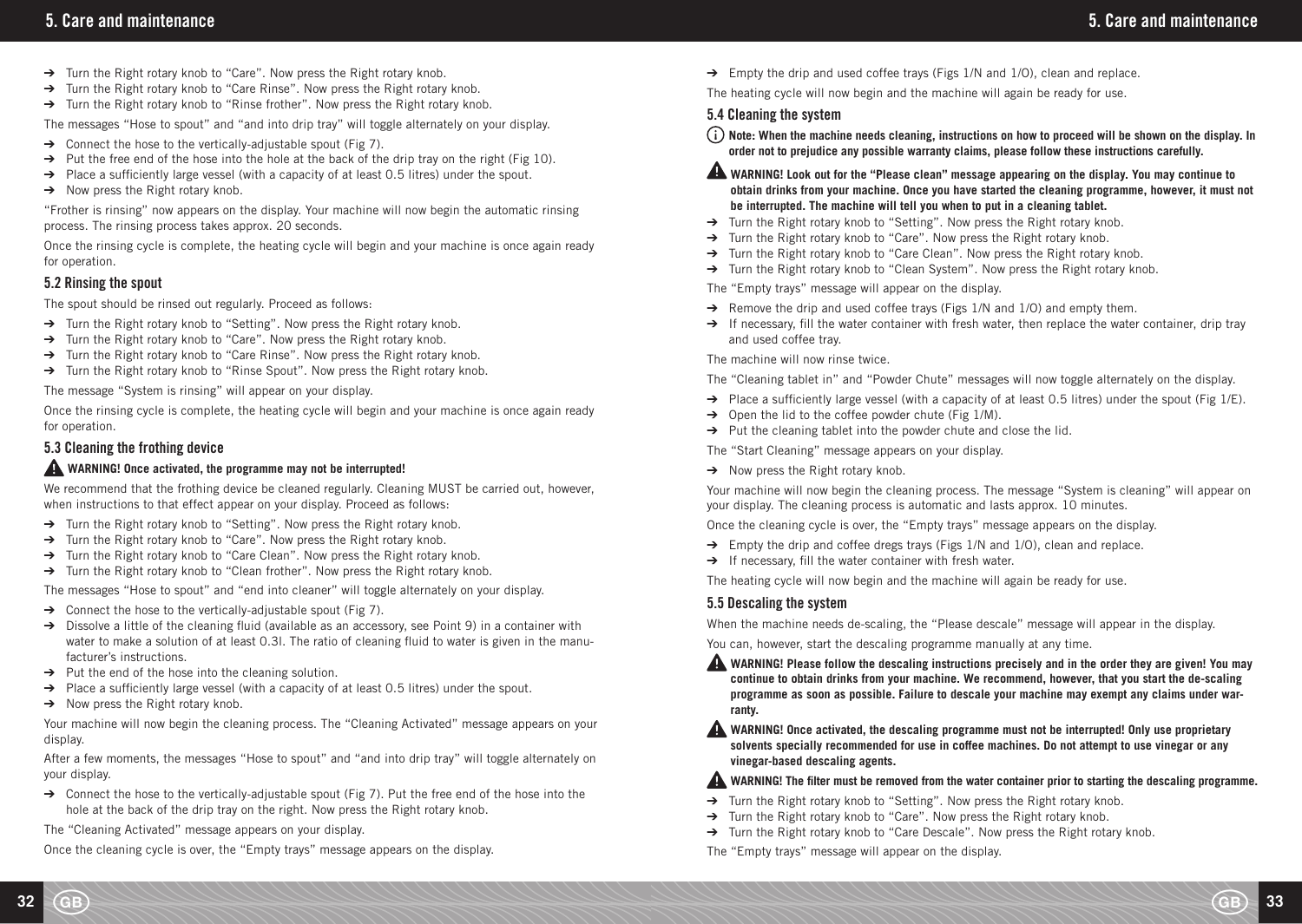- $\rightarrow$  Remove the drip and used coffee trays (Figs 1/N and 1/O) and empty them.
- $\rightarrow$  Replace the drip and used coffee trays.

The "Remove tank" message will appear on the display.

- $\rightarrow$  Remove the water container and carefully take out the filter using the tool on the end of the measuring spoon (Fig 4).
- $\rightarrow$  Refill the water container to the 0.5 l marker with fresh water.
- $\rightarrow$  Add the descaling agent and replace the water container.

#### **A** WARNING! Always fill the tank with water BEFORE adding the descaling agent! Never pour the descal**ing agent into an empty tank! Read the manufacturer's instructions.**

The messages "Hose to spout" and "and into drip tray" will toggle alternately on your display.

- $\rightarrow$  Connect the hose to the vertically-adjustable spout (Fig 7).
- $\rightarrow$  Put the free end of the hose into the hole at the back of the drip tray on the right (Fig 10).
- $\rightarrow$  Place a sufficiently large vessel (with a capacity of at least 0.5 litres) under the spout (Fig 1/E).
- $\rightarrow$  Now press the Right rotary knob. The "Start Descaling" message appears on your display.
- $\rightarrow$  Now press the Right rotary knob. The "Descaling Activated" message appears on your display.

Your machine will now begin the descaling process. The "Descaling Activated" message appears on your display. The descaling process is automatic and lasts approx. 20 minutes. During the process, descaling solution will be flowing intermittently through the system.

Once the process is over, the "Empty trays" message will appear on the display.

- $\rightarrow$  Remove the drip and used coffee travs (Figs 1/N and 1/O) and empty them.
- $\rightarrow$  Replace the drip and used coffee trays.

The "fill water" message appears on the display.

- $\rightarrow$  Remove the water container. Rinse out the container with clean water.
- $\rightarrow$  Replace the filter (if required).
- $\rightarrow$  Fill the container with fresh water and put it back into the machine.

The messages "Hose to spout" and "and into drip tray" will toggle alternately on your display.

- $\rightarrow$  Connect the hose to the vertically-adjustable spout (Fig 7).
- $\rightarrow$  Put the free end of the hose into the hole at the back of the drip tray on the right (Fig 10).
- $\rightarrow$  Now press the Right rotary knob.

The "Start Rinsing" message appears on your display.

 $\rightarrow$  Press the Right rotary knob to start the rinsing process.

The message "System is rinsing" will appear on your display. The rinsing cycle will now run automatically for approx. 2 minutes. Once the rinsing cycle is over, the "Empty trays" message appears on the display.

 $\rightarrow$  Empty the drip and used coffee trays (Figs 1/N and 1/O), clean and replace.

The heating cycle will now begin and the machine will again be ready for use.

#### **WARNING! Remnants of descaling fluid must be removed from the machine housing using a damp cloth!**

#### 5.6 Regular manual cleaning

**Note: Please follow these cleaning instructions carefully. This will ensure that the levels of cleanliness required for the handling of foodstuffs are observed.**

#### **WARNING! Never immerse the machine in water! When cleaning, do not use scouring agents.**

 $\rightarrow$  Empty the drip and used coffee trays (Figs 1/N and 1/O) regularly. The depth of water in the drip tray is shown by the red floating gauge on the right at the back.

- $\rightarrow$  Clean the machine housing inside and out using a soft, damp cloth.
- $\rightarrow$  Empty the drip tray (Fig 1/N) and used coffee tray (Fig 1/O) immediately if the instruction to do so is displayed (only when the machine is switched on!)

After emptying, clean the trays out using a little soapy water.

 $\rightarrow$  Rinse out the water container every day using clean water and refill it using fresh, cold water.

#### **WARNING! Once dry, milk residues can be difficult to remove.**

 $\rightarrow$  Clean the milk container, frothing device, hose and spout regularly.

- **Note: Regularly (and ideally prior to any period in which the machine will not be in use) dismantle the frothing device and rinse out the individual components with clean water.**
- $\rightarrow$  Remove the cover plate (Fig 1/P) from the adjustable spout unit.
- $\rightarrow$  Pull out the frothing device (Fig 11a) and dismantle it into its component parts (Fig 1/R).
- $\rightarrow$  Clean the individual parts (Fig 1/R) thoroughly and then reassemble the unit.
- $\rightarrow$  Replace the frothing device into your machine (Fig 11b).
- $\rightarrow$  Replace the cover plate onto the adjustable spout unit (Fig 1/P).
- (i) Note: Your machine is fitted with castors (Model 767 only, Fig 1/Q). These allow the machine to be **easily moved on a level working surface. This also helps you keep the area under the machine clean.**

#### 5.7 Cleaning the brewing unit

#### **WARNING! Only remove the brewing unit when the machine is switched off!**

To clean the unit, remove it from the machine and hold it under cold running water. Do not use any cleaning agent! Only use clean water! In the interests of hygiene, we recommend that you always remove and thoroughly clean the brewing unit after running the cleaning programme (see Point 5.4.).

- $\rightarrow$  Open the service hatch on the right of the machine housing (Fig 1/L).
- $\rightarrow$  Unlock the brewing unit by pressing the red switch and turning the handle all the way to the left until it clicks into place (Fig 12).
- $\rightarrow$  Carefully pull out the brewing unit using the handle.
- $\rightarrow$  Clean the unit under running water and allow it to dry.
- $\rightarrow$  Carefully replace the unit and lock it into position by holding down the red switch and turning the handle all the way to the right until it clicks into place.
- $\rightarrow$  Re-close the service hatch, making sure that the door studs engage in the slots provided. Then press the door gently home until it clicks into place (Fig 1/L).

### 5.8 Changing the filter

The filter should be replaced after using approx. 50 litres of water. The "Change Filter" message appears on the display.

You may continue to obtain drinks from your machine. We recommend, however, that you replace the filter immediately.

- $\rightarrow$  Turn the Right rotary knob to "Setting". Now press the Right rotary knob.
- $\rightarrow$  Turn the Right rotary knob to "Setting Filter". Now press the Right rotary knob.
- $\rightarrow$  Turn the Right rotary knob to "Filter Yes". This tells the machine that the filter is now in use. Now press the Right rotary knob. The "Change Filter" message appears on the display.
- $\rightarrow$  Now press the Right rotary knob. The "Replace Filter" message now appears on the display.
- $\rightarrow$  Empty the water container (Fig 1/F and 2) and carefully screw out the old filter from its holder using the tool on the end of the measuring spoon (Fig 4).
- $\rightarrow$  The old filter may be disposed of in your ordinary household waste.
- $\rightarrow$  Carefully screw the new filter into its holder inside the water container using the tool on the end of the measuring spoon (Fig 4).

### **WARNING!** Do not bend or over-tighten the filter.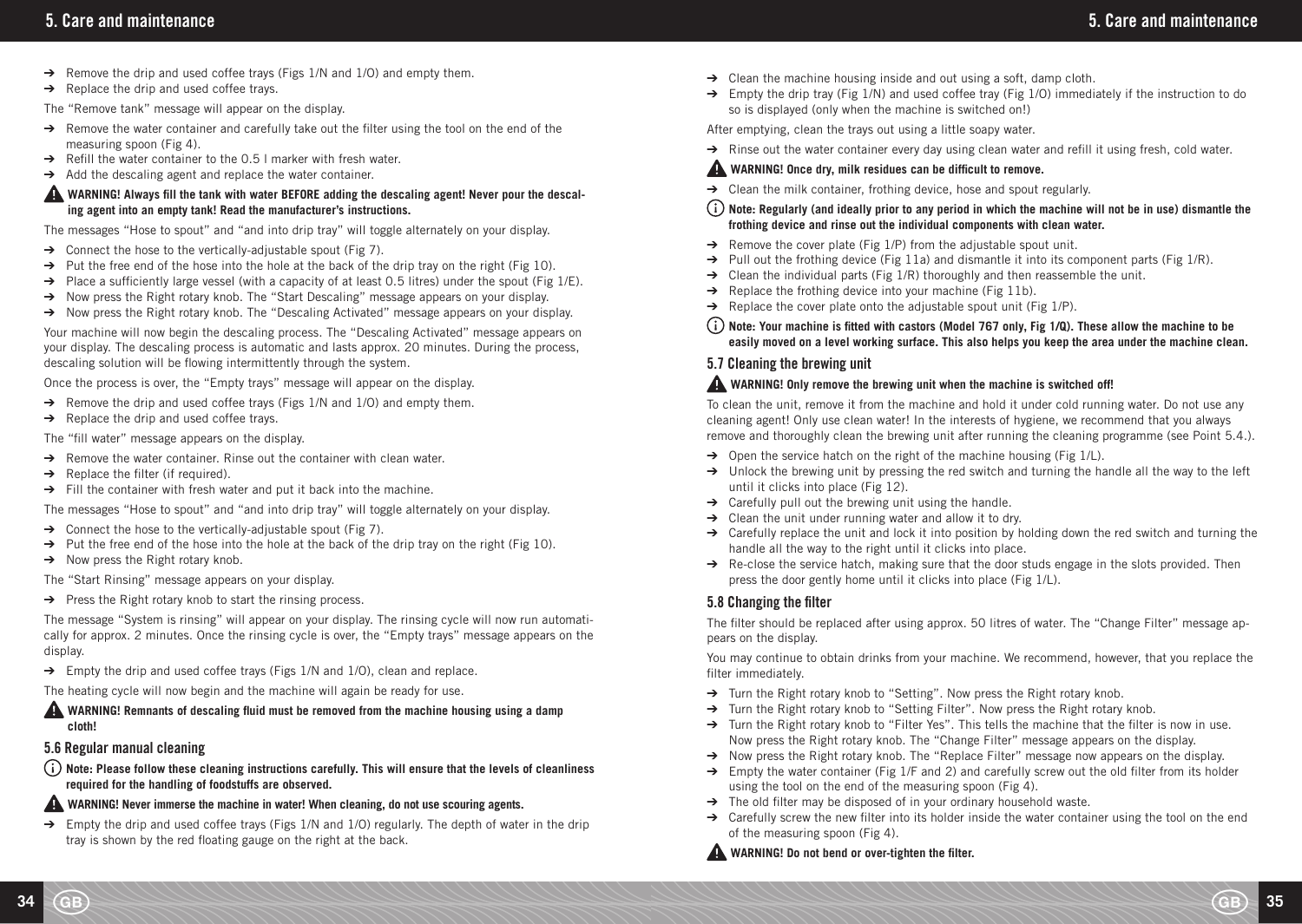## 5. Care and maintenance / 6. System messages 7. Troubleshooting

- $\rightarrow$  Fill the container with fresh water to the "maximum" level marker and put it back into the machine.
- $\rightarrow$  Place a sufficiently large vessel (with a capacity of at least 0.5 litres) under the spout (Fig 1/E) and then press the Right rotary knob.

The machine will now rinse the system. The "Filter is rinsed" message now appears on the display.

 $\rightarrow$  Wait a few moments until water no longer issues from the nozzle.

The system will then go through its heating cycle. The machine is now ready for use.

**A** WARNING! The filter must be changed at least every two months, even if the machine's water consump**tion is low. However, no message to that effect will appear on the display. Set the date of your next**  filter change using the month indicator on the top of the filter.

## 6. System messages

| <b>Message</b>                                                                                                                | <b>Meaning</b>                                                 | <b>Action</b>                                                                  |  |  |  |
|-------------------------------------------------------------------------------------------------------------------------------|----------------------------------------------------------------|--------------------------------------------------------------------------------|--|--|--|
| <b>FILL SYSTEM</b>                                                                                                            | Fill Water Circuit<br>Possible Filter Malfunction              | $\rightarrow$ Press Right rotary knob<br>$\rightarrow$ Remove or Change Filter |  |  |  |
| <b>FILL WATER</b>                                                                                                             | Water Container Empty                                          | $\rightarrow$ Fill Water Container                                             |  |  |  |
|                                                                                                                               | Water Container absent or not<br>properly installed            | $\rightarrow$ Install Water Container<br>Correctly (see Point 2.3)             |  |  |  |
| <b>FILL BEANS</b>                                                                                                             | Beans absent                                                   | $\rightarrow$ Fill Bean Holder<br>(see Point 2.3.)                             |  |  |  |
|                                                                                                                               | Beans stuck in holder                                          | $\rightarrow$ Stir beans in holder with a<br>spoon                             |  |  |  |
| Note: The "Fill with beans" message only disappears from the display after the machine has again<br>started preparing coffee! |                                                                |                                                                                |  |  |  |
| <b>EMPTY TRAYS</b>                                                                                                            | Drip Tray and/or Used Coffee<br>Tray full                      | $\rightarrow$ Empty Drip Tray and/or<br>Used Coffee Tray                       |  |  |  |
| <b>TRAYS MISSING</b>                                                                                                          | Drip and Used Coffee Trays<br>absent or not properly installed | → Install Drip and Used Coffee<br><b>Trays</b>                                 |  |  |  |
| <b>PLEASE CLEAN</b>                                                                                                           | System cleaning required                                       | $\rightarrow$ Clean system<br>(see Point 5.4.)                                 |  |  |  |
| PLEASE DESCALE                                                                                                                | System descaling required                                      | $\rightarrow$ Descale system<br>(see Point 5.5.)                               |  |  |  |
| <b>CHANGE FILTER</b>                                                                                                          | Filter has worn out                                            | $\rightarrow$ Change filter<br>(see Point 5.8.)                                |  |  |  |
| BREWING UNIT MISSING                                                                                                          | Brewing unit not properly<br>installed                         | $\rightarrow$ Install and lock brewing<br>unit correctly<br>(see Point 5.7.)   |  |  |  |

## 7. Troubleshooting

| Fault                                     | <b>Meaning</b>                           | <b>Action</b>                                                                       |
|-------------------------------------------|------------------------------------------|-------------------------------------------------------------------------------------|
| No hot water or steam prepared            | Frothing device (Fig 1/R)<br>blocked     | $\rightarrow$ Dismantle frothing device<br>and clean thoroughly<br>(Fig 1/R)        |
| Too little froth                          | System poss. furred up                   | $\rightarrow$ Descale using max. dosage<br>(Point 6.)                               |
|                                           | Unsuitable milk                          | $\rightarrow$ Use cold milk                                                         |
|                                           | Frothing device (Fig 1/R)<br>blocked     | $\rightarrow$ Dismantle frothing device<br>and clean thoroughly (Fig.<br>1/R)       |
| Coffee only issues from spout<br>in drips | System may be furred up                  | $\rightarrow$ Descale using max. dosage<br>(Point 6.)                               |
|                                           | Grinder setting too fine                 | $\rightarrow$ Set grinder coarser                                                   |
|                                           | Coffee powder too fine                   | $\rightarrow$ Change coffee type                                                    |
| Coffee has no crema                       | System poss. furred up                   | $\rightarrow$ Descale using max. dosage<br>(Point 6.)                               |
|                                           | Unsuitable coffee type                   | $\rightarrow$ Change coffee type                                                    |
| Grinder noisy                             | Beans not fresh                          | $\rightarrow$ Use fresh beans                                                       |
|                                           | Grinder setting unsuited to<br>bean type | $\rightarrow$ Optimise grinder settings                                             |
|                                           | Foreign body (e.g. grit) in<br>grinder   | $\rightarrow$ Call service hotline, mean-<br>while pre-ground coffee can<br>be used |

**In the event of not being able to correct a fault or malfunction, or not being able to clear a fault message, call our Service Hotline on + 49 (0) 911 2526 6390 (or your national contacts see www.nivona.com).**

**Malfunctions ascertained by the system appear on the display as fault messages with a fault number.**

**Please ensure that you make a note of the fault number. Switch off the machine and disconnect it from the mains supply. Call us on + 49 (0) 911 2526 6390 (or your national contacts see www.nivona.com) quoting**  the model, serial number (see Identification Plate, Fig 1/S) and fault number. Our Customer Services will **then advise you on how to proceed.**